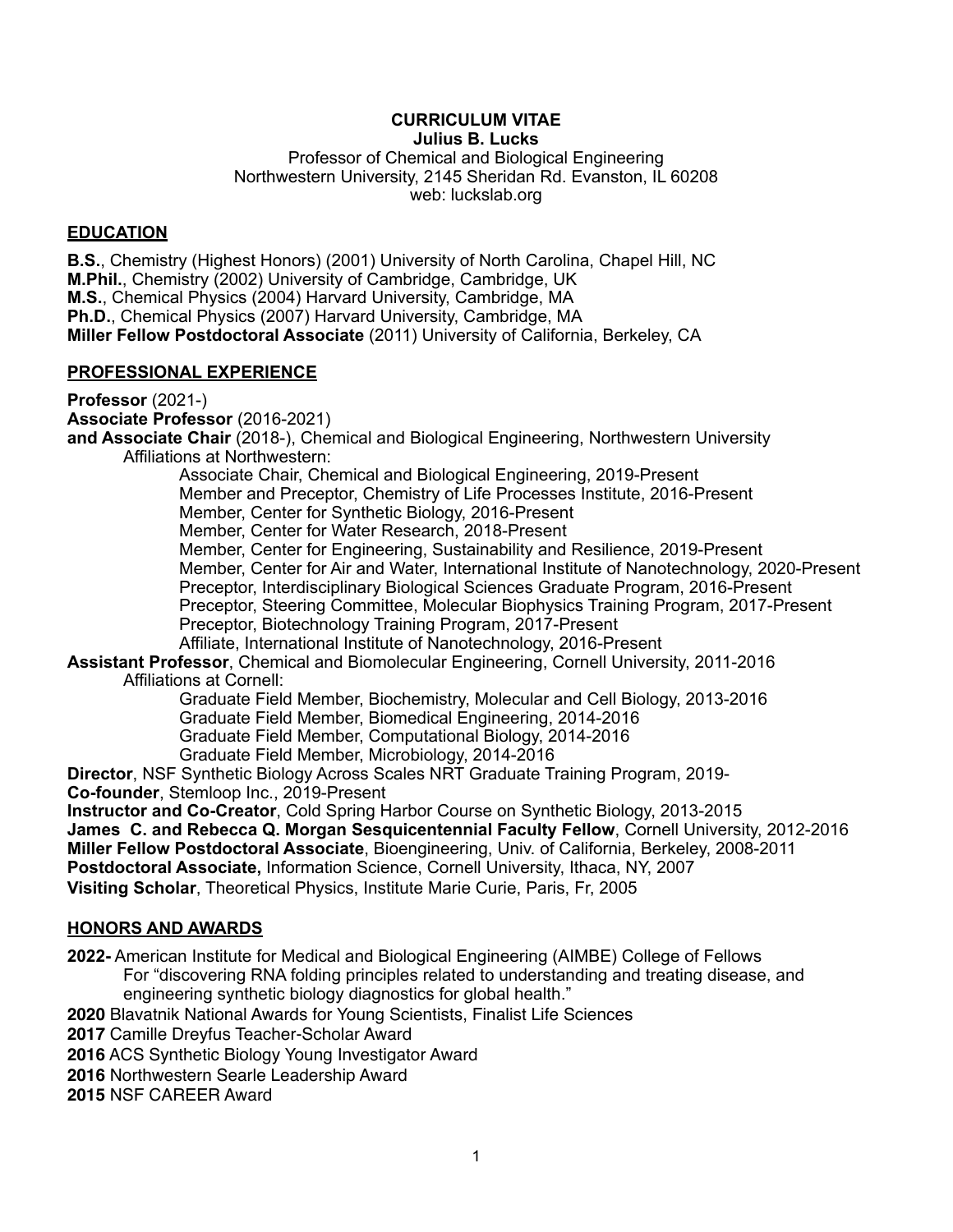Cornell College of Engineering Mr. and Mrs. Richard F. Tucker `50 Teaching Award NIH Director's New Innovator Award Office of Naval Research (ONR) Young Investigator Alfred P. Sloan Research Fellowship Defense Advanced Research Projects Agency (DARPA) Young Faculty Award James C. and Rebecca Q. Morgan Sesquicentennial Faculty Fellow **2008-2011** Miller Research Fellow, University of California, Berkeley **2002-2007** John and Fannie Hertz Foundation Graduate Fellow Robert Karplus Prize Fellowship in Chemical Physics, Harvard University Winston Churchill Scholarship, Churchill College, Cambridge University National Science Foundation Graduate Fellowship (Declined, Duplicate Funding) Department of Defense Graduate Fellowship (Declined, Duplicate Funding) **2000-2001** Barry M. Goldwater Scholarship, Univ. North Carolina, Chapel Hill Francis P. Venable Medal, Univ. North Carolina, Chapel Hill Academic Excellence in Physical Chemistry, Univ. North Carolina, Chapel Hill Phi Beta Kappa, Univ. North Carolina, Chapel Hill NSF REU Fellowship, Univ. Colorado, Boulder American Chemical Society Undergraduate Research Award

#### **EDITORIAL BOARDS**

**Editorial Board**, GEN Biotechnology, 2021-Present **Guest Editor**, PNAS, 2022 **Editorial Board**, Nucleic Acids Research, 2015-2021 **Editorial Board**, ACS Synthetic Biology, 2011-Present **Editorial Affiliate**, bioRxiv, 2014-Present

**PUBLICATIONS** (As of 8/31/20, Google Scholar H-index: 31; Total Citations: 3150)

- **\*** = corresponding author; # = student from Lucks group; % = undergraduate student; blue = highlight
- **1.** L. Cheng#, Elise N. White, Naomi L. Berg, Angela M Yu, Alan A. Chen\*, **J. B. Lucks\*** (**2022**). "Cotranscriptional RNA strand exchange underlies the gene regulation mechanism in a purine-sensing transcriptional riboswitch". *Nucleic Acids Research*, (in press). Breakthrough Article.
- **2.** K. J. Jung#, K. K. Alam#, Chloé M. Archuleta, **J. B. Lucks\*** (**2022**). "Programming cell-free biosensors with DNA strand displacement circuits". *Nature Chemical Biology*, doi:10.1038/s41589-021-00962-9. News and Views: "Logic invades cell-free biosensing." E. Amalfatino and K. Pardee, *Nature Chemical Biology,* doi:10.1038/s41589-021-00963-8.
- **3.** K. J. Jung#, K. K. Alam#, **J. B. Lucks\*** (**2022**). "ROSALIND: Rapid detection of chemical contaminants with in vitro transcription factor-based biosensors". Methods in Molecular Biology doi:10.1007/978-1-0716-1998-8\_20.
- **4.** W. Thavarajah#, L. M. Hertz#, D. Z. Bushouse#, C. M. Archuleta#, **J. B. Lucks\*** (**2021**). "RNA Engineering for Public Health: Innovations in RNA-Based Diagnostics and Therapeutics." *Ann Rev Chemical and Biological Engineering* doi:10.1146/annurev-chembioeng-101420-014055. (Invited submission).
- **5.** C. J. Glasscock#, J. T. Lazar, B. W. Biggs, J. H. Arnold%, M. K. Kang, D. Tullman-Ercek, K. Tyo, **J. B. Lucks\*** (**2021**). "Dynamic control of pathway expression with riboregulated switchable feedback promoters." *ACS Synthetic Biology* doi:10.1021/acssynbio.1c00015.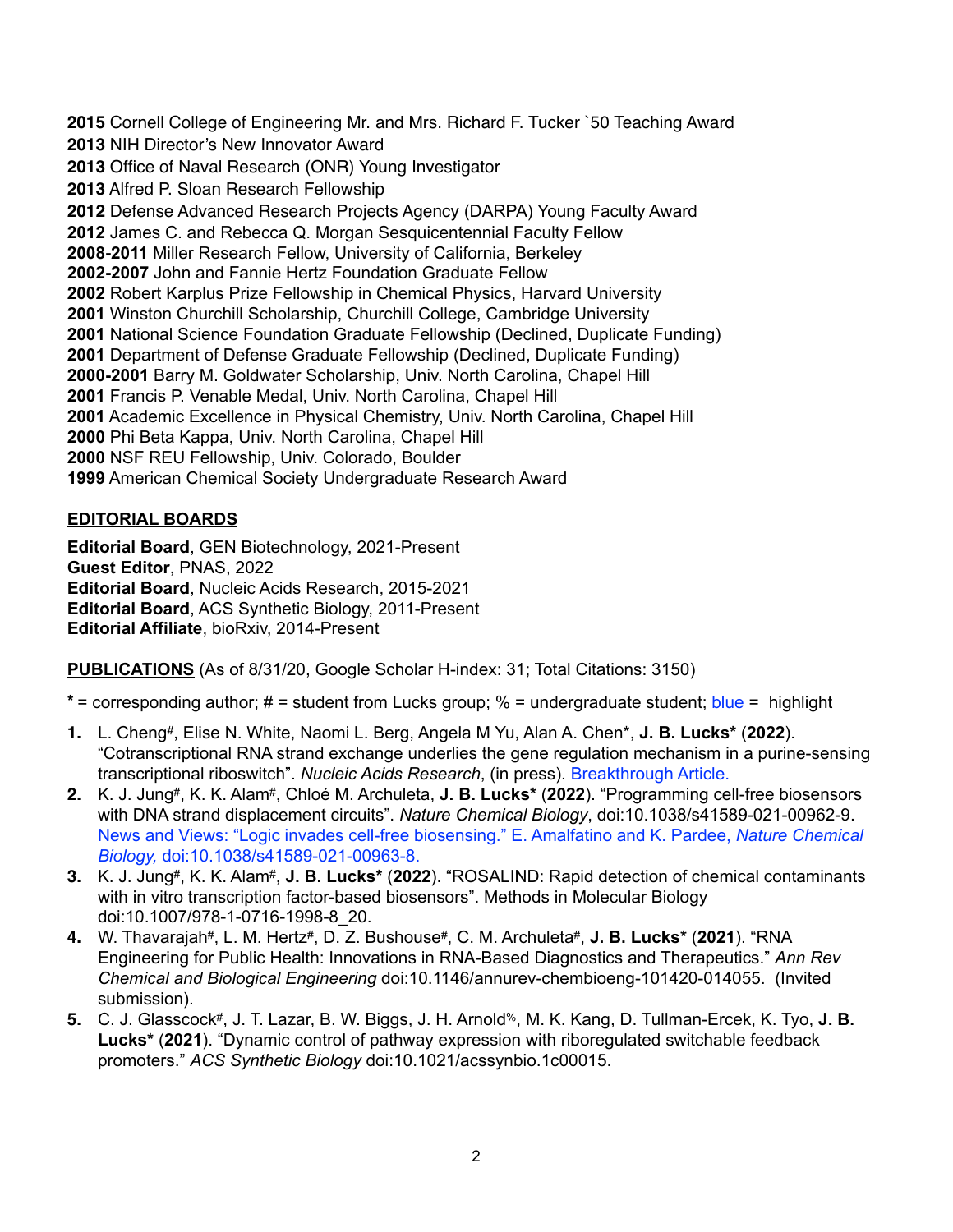- **6.** M. Verosloff#, W. Corcoran, T. Dolberg, J. Leonard\*, **J. B. Lucks\*** (**2021**). "RNA sequence and structural determinants of Pol III transcriptional termination in human cells". *Journal of Molecular Biology* doi: 10.1016/j.jmb.2021.166978*.*
- **7.** A. Yu#, P. M. Gasper, L. Cheng, L. B. Lai, S. Kaur, V. Gopalan, A. A. Chen\*, **J. B. Lucks\*** (**2021**). "Computationally reconstructing RNA cotranscriptional folding pathways from experimental data reveals rearrangement of non-native folding intermediates". *Molecular Cell.* Doi:10.1016/j.molcel.2020.12.017 *.*
- **8.** K. J. Jung#, K. K. Alam#, M. Verosloff#, D. A. Capdevila, M. Desmau, P. R. Clauer#, J. W. Lee, P. Q. Nguyen, P. A. Pasten, S. Matiasek, J.-F. Gaillard, D. P. Giedroc, J. J. Collins, **J. B. Lucks**\* (**2020**). "Cellfree biosensors for rapid detection of water contaminants." *Nature Biotechnology.* doi: 10.1038/ s41587-020-0571-7.
- **9.** E. J. Strobel#\*, J. T. Lis, **J. B. Lucks** (**2020**). "Chemical transcription roadblocking for nascent RNA display." *Journal of Molecular Biology*, 295, 6401-6412, doi: 10.1074/jbc.RA120.012641. Selected for special issue on methods.
- **10.** W. Thavarajah#, M. Verosloff#, K. J. Jung#, K. K. Alam#, J. Miller, M. C. Jewett, S. L. Young\*, **J. B. Lucks\*** (**2020**). "A primer on emerging field-deployable tools for democratizing global water quality monitoring." *npj Clean Water*, 3, 18, doi: 10.1038/s41545-020-0064-8.
- **11.** A. D. Silverman#, U. Akova#, K. K. Alam#, M. C. Jewett\*, **J. B. Lucks**\* (**2020**). "Design and optimization of a cell-free atrazine biosensor." *ACS Synthetic Biology,* 9, 671, doi: 10.1021/acssynbio.9b00388.
- **12.** W. Thavarajah#, A. D. Silverman#, M. Verosloff#, N. Kelley-Loughnane, M. C. Jewett, **J. B. Lucks**\* (**2020**). "Point-of-use detection of environmental fluoride via a cell-free riboswitch-based biosensor." *ACS Synthetic Biology,* 9, 10-18, doi: 10.1021/acssynbio.9b00347*.*
- **13.** X. Liu, A. D. Silverman#, K. K. Alam#, E. Iverson, **J. B. Lucks**\*, M. C. Jewett\*, S. Raman\* (**2019**). "Design of a transcriptional biosensor for the portable, on-demand detection of cyanuric acid." *ACS Synthetic Biology,* 9, 84-94, doi: 10.1021/acssynbio.9b00348*.*
- 14. A. J. Meyer, I. Saaem, A. D. Silverman#, V. Varaljay, R. Mickol, S. M. Blum, A. V. Tobias, N. D. Schwalm, W. Mojadedi, E. Onderko, C. Bristol, S. Liu, A. Casini, R. Eluere, F. Moser, C. Drake, M. Gupta, N. Kelley-Lougnane, **J. B. Lucks**, K. L. Akingbade, M. W. Lux, S. M. Glaven, W. J. Crookes-Goodson, M. C. Jewett, B. Gordon, C. A. Voigt (**2019**). "Organism engineering for the bioproduction of the triaminotrinitrobenzene (TATB) precursor phloroglucinol (PG)." *ACS Synthetic Biology,* 8, 2746-2755, doi:10.1021/acssynbio.9b00393.
- **15.** E. J. Strobel#\*, L. Chang#, K. Berman#, P. D. Carlson#, **J. B. Lucks**\* (**2019**). "A ligand-gated strand displacement mechanism for ZTP riboswitch transcription control." *Nature Chemical Biology*, 15, 1067-1076, doi:10.1038/s41589-019-0382-7. News and Views: "A newborn RNA switches its fate." M. L. Rogers, Y. Has and S. A. Woodson, *Nature Chemical Biology,* doi:10.1038/s41589-019-0391-6.
- **16.** J. Kim, Y. Zhou, P. D. Carlson#, M. Teichmann, F. C. Simmel, P. A. Silver, J. J. Collins, **J. B. Lucks**, P. Yin, A. A. Green (**2019**). "De-novo designed translation-repressing riboregulators for multi-input cellular logic." *Nature Chemical Biology*, 15, 1173-1182, doi: 10.1038/s41589-019-0388-1.
- **17.** J. D. Yesselman, D. Eiler, E. D. Carlson, M. R. Gotrik, A. E. d'Aquino, A. N. Ooms, W. Kladawang, P. D. Carlson#, X. Shi, D. A. Constantino, D. Herschlag, **J. B. Lucks***,* M. C. Jewett, J. S. Kieft, R. Das\* (**2019**). "Computational design of three-dimensional RNA structure and function." *Nature Nanotechnology*, 14, 866-873, doi:10.1038/s41565-019-0517-8*.*
- **18.** A. Y Xue, A. M Yu#, **J. B. Lucks\***, N. Bagheri\*, (**2019**). "DUETT quantitatively identifies novel events in nascent RNA structural dynamics from chemical probing data." *Bioinformatics,* 35, 5103-5112*,* doi:10.1093/bioinformatics/btz449. (\* = co-corresponding)
- **19.** A. Yu#, **J. B. Lucks\*** (**2019**). "Tracking RNA structures as RNAs transit through the cell." *Nature Structural and Molecular Biology*, 26, 256-257. doi:10.1038/s41594-019-0213-2.
- **20.** M. Verosloff#, J. Chappell#, K. L. Perry, J. R. Thompson, **J. B. Lucks**\* (**2019**). "PLANT-Dx: A molecular diagnostic for point of use detection of plant pathogens." *ACS Synthetic Biology*, 8, 902-905. doi: 10.1021/acssynbio.8b00526*.*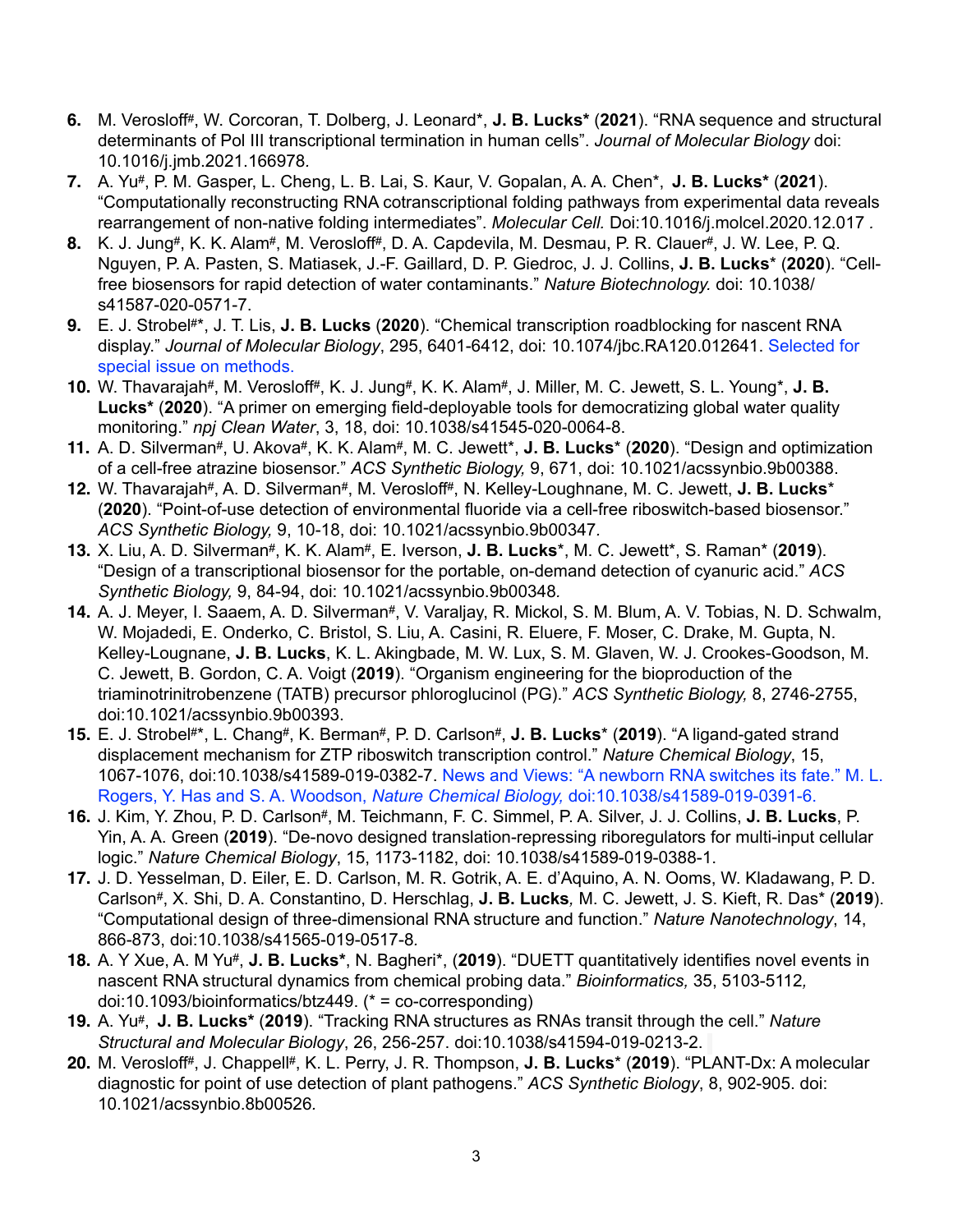- **21.** P. D. Carlson#, **J. B. Lucks\*** (**2019**). "Elements of RNA Design." *Biochemistry*, 58, 1457-1459. doi: 10.1021/acs.biochem.8b01129.
- **22.** A. D. Silverman#, N. Kelley-Loughnane, **J. B. Lucks**, M. Jewett\* (**2019**). "Deconstructing cell-free extract preparation for in vitro application of transcriptional genetic circuitry." *ACS Synthetic Biology*, 8, 403-414. doi: 10.1021/acssynbio.8b00430.
- 23. A. M. Westbrook#, X. Tang, R. Marshall, C. S. Maxwell, J. Chappell#, D. K. Agrawal, M. J. Dunlop, V. Noireaux, C. L. Beisel, **J. B. Lucks\***, E. Franco\* (**2019**). "Distinct timescales of RNA regulators enable the construction of a genetic pulse generator." *Biotechnology and Bioengineering,* 116, 1139-1151. doi: 10.1002/bit.26918.
- **24.** P. D. Carlson#, M. E. Evans#, A. M Yu#, E. J. Strobel #, **J. B. Lucks\*** (**2018**). "SnapShot: RNA Structure Probing Technologies." *Cell*, 175, P600. doi: 10.1016/j.cell.2018.09.024.
- **25.** E. J. Strobel #, A. Yu#, **J. B. Lucks\*** (**2018**). "High-throughput determination of RNA structures." *Nature Reviews Genetics*, 19, 615-634. doi: 10.1038/s41576-018-0034-x. Cover article.
- **26.** C. J. Glasscock#, L. E. Yates, T. Jaroentomeechai, J. D. Wilson, J. H. Merritt, **J. B. Lucks**, M. P. DeLisa\* (**2018**). "A flow cytometric approach to engineering *Eschericia coli* for improved eukaryotic glycosylation." *Metabolic Engineering*, 47, 488-495, doi: 10.1016/j.ymben.2018.04.014.
- **27.** C. Hu#, M. K. Takahashi#, Y. Zhang#%, **J. B. Lucks\*** (**2018**). "Engineering a functional small RNA negative auto regulation network with model-guided design." *ACS Synthetic Biology*, 7, 1507-1518, doi: 10.1021/acssynbio.7b00440.
- **28.** D. K. Agrawal, X. Tang, A. M. Westbrook#, R. Marshall, C. S. Maxwell, **J. B. Lucks**, V. Noireaux, C. L. Beisel, M. J. Dunlop\*, E. Franco\* (**2018**). "Mathematical modeling of RNA-based architectures for closed loop control of gene expression." *ACS Synthetic Biology*, 7, 1219-1228, doi:10.1021/ acssynbio.8b00040.
- **29.** K. E. Watters#, K. Choudhary, S. Aviran, **J. B. Lucks**, K. L. Perry, J. L. Thompson\* (**2017**). "Probing of RNA structures in a positive sense RNA virus reveals selection pressures for structural elements." *Nucleic Acids Research,* 46, 2573-2584, doi: 10.1093/nar/gkx1273.
- **30.** S. Meyer#, P. D. Carlson#, **J. B. Lucks**\* (**2017**). "Characterizing the structure-function relationship of a naturally-occurring RNA thermometer." *Biochemistry*, 56, 6629-6638, doi: 10.1021/ acs.biochem.7b01170.
- **31.** J. Chappell#, A. Westbrook#, M. Verosloff#, **J. B. Lucks\*** (**2017**). "Computational design of STARs for versatile and dynamic gene regulation." *Nature Communications*, 8:1051, 1-12, doi:10.1038/ s41467-017-01082-6.
- **32.** E. J. Strobel#, K. E. Watters#, Y. Nedialakov, I. Artismovitch, **J. B. Lucks\*** (**2017**). "Distributed biotinstreptavidin transcription roadblocks for mapping cotranscriptional RNA folding." *Nucleic Acids Research*, 45, e109, doi: 10.1093/nar/gkx233.
- **33.** A. Westbrook#, **J. B. Lucks\*** (**2017**). "Achieving large dynamic range control of gene expression with a compact RNA transcription-translation regulator." *Nucleic Acids Research*, 45, 5614-5624, doi: 10.1093/ nar/gkx215.
- **34.** J. Chappell#, **J. B. Lucks\*** (**2016**). "Turning it up to 11: Modular proteins amplify RNA sensors for sophisticated circuitry", *Cell Systems*, *3*, 509-511, doi:10.1016/j.cels.2016.12.004.
- **35.** K. E. Watters#, E. J. Strobel#, A. Yu#, **J. B. Lucks\*** (**2016**). "Cotranscriptional Folding of a Riboswitch at Nucleotide Resolution", *Nature Structural and Molecular Biology, 23*, 1124-1131, doi:10.1038/ nsmb.3316.
- **36.** K. E. Watters#, **J. B. Lucks\*** (**2016**). "Mapping RNA structure in vitro with SHAPE chemistry and next generation sequencing (SHAPE-Seq)," in "RNA Structure Determination," D. Turner and D. Mathews (eds.) *Methods in Molecular Biology*, *1490*, 135-162, doi:10.1007/978-1-4939-6433-8\_9.
- **37.** K. E. Watters#, A. Yu#, E. J. Strobel#, A. H. Settle#%, **J. B. Lucks\*** (**2016**). "Characterizing RNA structures in vitro and in vivo with selective 2'-hydroxyl acylation analyzed by primer extension sequencing (SHAPE-Seq)." *Methods*, *103*, 34-48, doi:10.1016/j.ymeth.2016.04.002.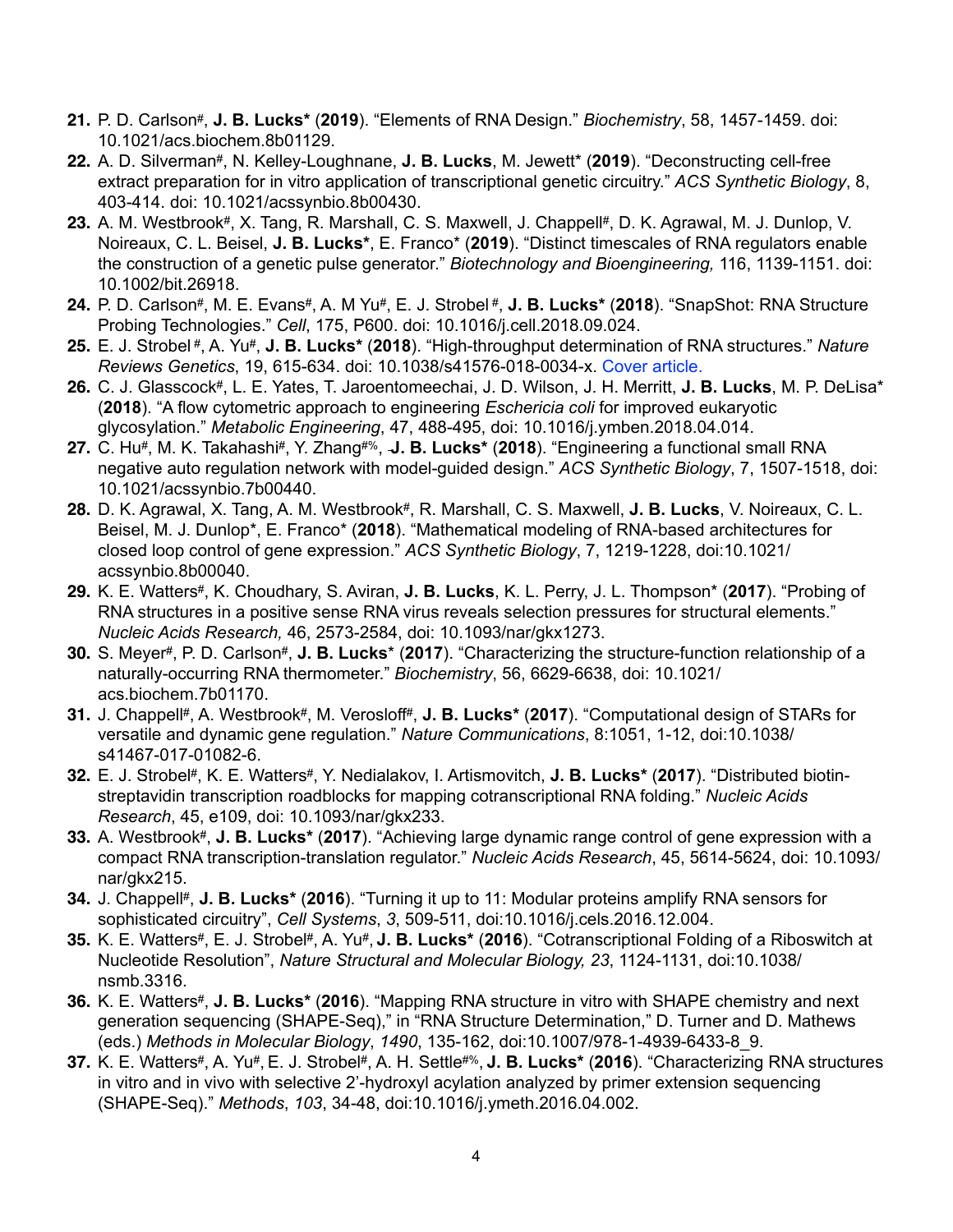- **38.** M. K. Takahashi#, K. E. Watters#, P. M. Gaspar, T. R. Abbott#%, P. D. Carlson#, A. A. Chen, **J. B. Lucks\*** (**2016**). "Using in-cell SHAPE-Seq and simulations to probe structure-function design principles of RNA transcriptional regulators." *RNA*, *22*, 920-933, doi:10.1261/rna.054916.115.
- **39.** E. J. Strobel#, K. E. Watters#, D. Loughrey#, **J. B. Lucks\*** (**2016**). "RNA systems biology: Uniting functional discoveries and structural tools to understand the global roles of RNAs," *Current Opinion in Biotechnology*, *39*, 182-191, doi:10.1016/j.copbio.2016.03.019.
- **40.** C. J. Glasscock#, **J. B. Lucks**, M. P. DeLisa\* (**2016**). "Engineered Protein Machines: Emergent Tools for Synthetic Biology," *Cell Chemical Biology,* 23, 45-56, doi:10.1016/j.chembiol.2015.12.004 .
- **41.** K. E. Watters#, T. R. Abbott#%, **J. B. Lucks\*** (**2015**). "Simultaneous characterization of cellular RNA structure and function with in-cell SHAPE-Seq." *Nucleic Acids Research*, *44*, e12, doi:10.1093/nar/ gkv879.
- **42.** S. Meyer#, J. Chappell#, S. Sankar#%, R. Chew#%, **J. B. Lucks\*** (**2015**). "Improving fold activation of small transcription activating RNAs (STARs) with rational RNA engineering strategies." *Biotechnology and Bioengineering*, *113*, 216-225, doi:doi:10.1002/bit.25693. Featured in Biotechnology and Bioengineering Spotlight Summary.
- **43.** C. Y. Hu#, J. D. Varner, **J. B. Lucks\*** (**2015**). "Generating effective models and parameters for RNA genetic circuits." *ACS Synthetic Biology*, *4*, 914-926, doi:10.1021/acssynbio.5b00077.
- **44.** M. K. Takahashi#, C. A. Hayes, J. Chappell#, Z. Z. Sun, R. M. Murray, V. Noireaux**\***, **J. B. Lucks\*** (**2015**). "Characterizing and prototyping genetic networks with cell-free transcription-translation reactions." *Methods*, *86*, 60-72, doi:10.1016/j.ymeth.2015.05.020.
- **45.** J. Chappell#, K. E. Watters#, M. K. Takahashi#, **J. B. Lucks\*** (**2015**). "A renaissance in RNA synthetic biology: new mechanisms, applications and tools for the future." *Current Opinion in Chemical Biology*, *28*, 47-56, doi:10.1016/j.cbpa.2015.05.018.
- **46.** J. Chappell#, M. K. Takahashi#, **J. B. Lucks\*** (**2015**). "Creating small transcription activating RNAs." *Nature Chemical Biology*, *11*, 214-220, doi:10.1038/nchembio.1737. Research Highlight in Nature Methods "RNA that activates transcription" by N. Rusk (2015), 12, 290.
- **47.** M. K. Takahashi#, J. Chappell#, C. A. Hayes, Z. Z. Sun, J. Kim, V. Singhal, K. J. Spring, S. Al-Khabouri, C. P. Fall, V. Noireaux, R. M. Murray, **J. B. Lucks\*** (**2015**). "Rapidly characterizing the fast dynamics of RNA genetic circuitry with cell-free transcription-translation (TX-TL) systems." *ACS Synthetic Biology*, *4*, 503-515, doi:10.1021/sb400206c. Cover article.
- **48.** D. Loughrey#, K. E. Watters#, A. H. Settle#%, **J. B. Lucks\*** (**2014**). "SHAPE-Seq 2.0: Systematic optimization and extension of high-throughput chemical probing of RNA secondary structure with nextgeneration sequencing." *Nucleic Acids Research*, *42*, e165, doi:10.1093/nar/gku909.
- **49.** J. Chappell#, M. K. Takahashi#, S. Meyer#, D. Loughrey#, K. E. Watters#, **J. B. Lucks\*** (**2013**). "The centrality of RNA for engineering gene expression." *Biotechnology Journal*, *8*, 1379-1395, doi:10.1002/ biot.201300018.
- **50.** M. K. Takahashi#, **J. B. Lucks\*** (**2013**). "A modular strategy for engineering orthogonal chimeric RNA transcription regulators." *Nucleic Acids Research*, *41*, 7577-7588, doi:10.1093/nar/gkt452.
- **51.** S. A. Mortimer, C. Trapnell, S. Aviran, L. Pachter, **J. B. Lucks\*** (**2012**). "SHAPE-Seq: High-throughput RNA structure analysis." *Current Protocols in Chemical Biology, 4*, 275-297, doi:10.1002/9780470559277.ch120019.
- **52.** C. C. Liu, L. Qi, **J. B. Lucks**, T. H. Segall-Shapiro, D. Wang, V. K. Mutalik, A. P. Arkin\* (**2012**). "An adapter from translational to transcriptional control enables predictable assembly of complex regulation." *Nature Methods, 9*, 1088-1094*,* doi:10.1038/nmeth.2184. Highlighted in commentary "Modular gene-circuit design takes two steps forward" by J. J. Tabor in Nature Methods News and Views (2012), 9, 1061-1063.
- **53.** P. Cordero, **J. B. Lucks**, R. Das\* (**2012**). "An RNA mapping database for curating RNA structure mapping experiments." *Bioinformatics, 28*, 3006-3008*,* doi:10.1093/bioinformatics/bts554.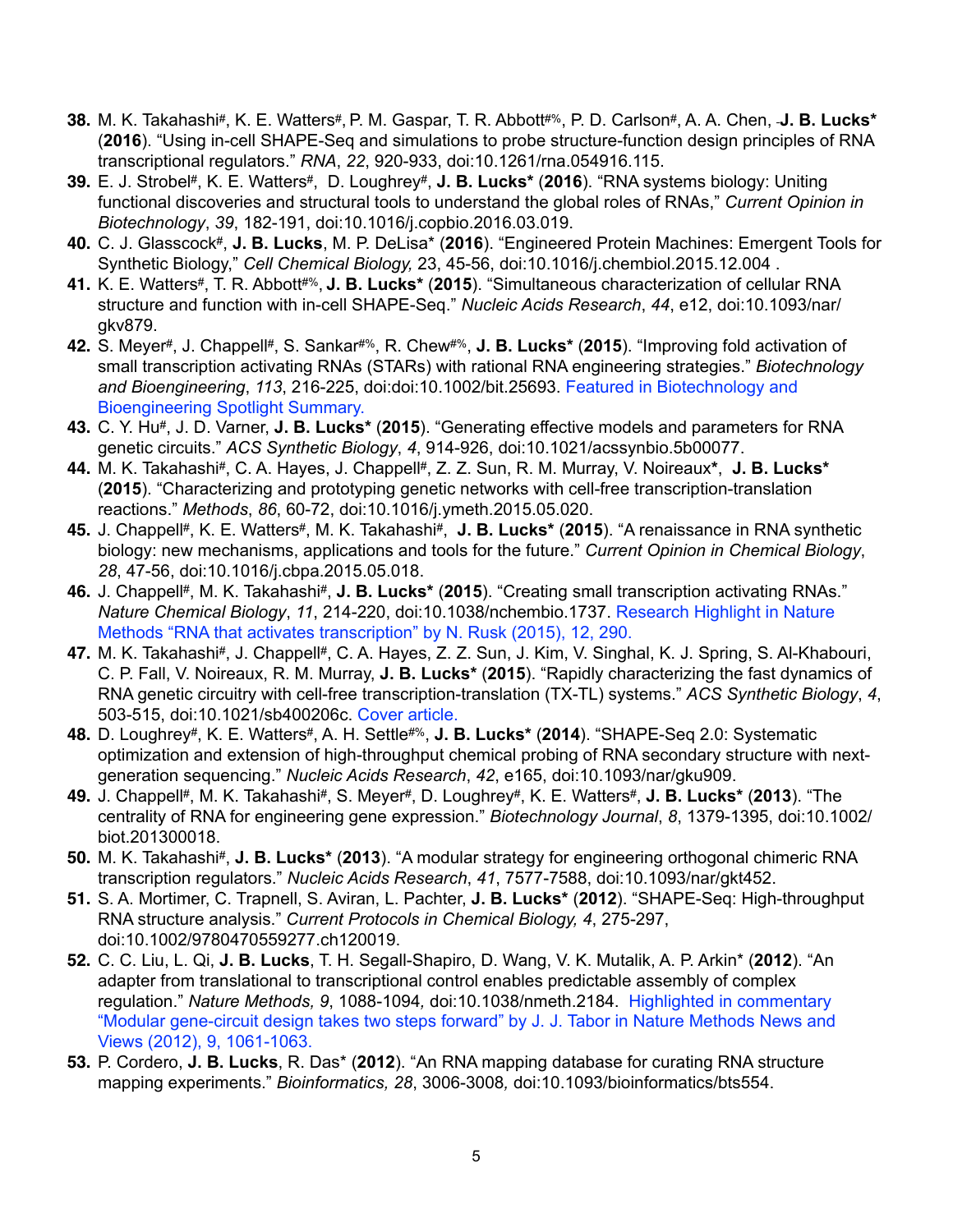- **54.** V. K. Mutalik, L. Qi, J. C. Guimaraes, **J. B. Lucks**, A. P. Arkin\* (**2012**). "Rationally designed families of orthogonal RNA regulators of translation." *Nature Chemical Biology*, *8*, 447-454, doi:10.1038/ nchembio.919. Highlighted in commentary "Automated Design of RNA Devices" by Farren Isaacs in Nature Chemical Biology.
- **55.** L. Qi, **J. B. Lucks**, C. C. Liu, V. K. Mutalik, A. P. Arkin\* (**2012**). "Engineering naturally occurring transacting non-coding RNAs to sense molecular signals," *Nucleic Acids Research*, *40*, 5775-5786*,*  doi:10.1093/nar/gks168.
- **56.** S. Aviran, **J. B. Lucks**, L. Pachter\* (**2011**). "RNA structure characterization from chemical mapping experiments." *In: Proceedings of the Forty-Ninth Allerton Conference on Communication, Control and Computing*. Monticello, IL, 1743-1750 doi:10.1109/Allerton.2011.6120379.
- **57. J. B. Lucks\***, S. A. Mortimer, C. Trapnell, S. Luo, S. Aviran, G. P. Schroth, L. Pachter, J. A. Doudna, A. P. Arkin\* (**2011**). "Multiplexed RNA structure characterization with selective 2'-hydroxyl acylation analyzed by primer extension sequencing (SHAPE-Seq)." *Proceedings of the National Academy of Sciences*, *108*, 11063-11068, doi:10.1073/pnas.1106501108. Highlighted in commentary "RNA structure probing dash seq" by Kevin Weeks in PNAS, and "A SHAPE in the Crowd" by M. Eisenstein in Biopolymers.
- **58.** S. Aviran, C. Trapnell, **J. B. Lucks**, S. A. Mortimer, S. Luo, G. P. Schroth, J. A. Doudna, A. P. Arkin, L. Pachter\* (**2011**). "Modeling and automation of sequencing-based characterization of RNA structure." *Proceedings of the National Academy of Sciences*, *108*, 11069-11074, doi:10.1073/pnas.1106541108. Featured on the cover.
- **59.** S. L. Young, P. W. Sherman, **J. B. Lucks**, G. H. Pelto\* (**2011**). "Why on Earth?: Evaluating hypotheses about the physiological functions of human geophagy." *Quarterly Review of Biology*, *86*, 97-120, doi:10.1086/659884. Highlighted in commentary on Science Daily website.
- **60. J. B. Lucks**, L. Qi, V. K. Mutalik, D. Wang, A. P. Arkin\* (**2011**). "Versatile RNA-sensing transcriptional regulators for engineering genetic networks." *Proceedings of the National Academy of Sciences*, *108*, 8617-8622, doi:10.1073/pnas.1015741108. Highlighted in commentary on Medical News Today website.
- **61.** J. M. Skerker, **J. B. Lucks**, A. P. Arkin\* (**2009**). "Evolution, ecology and the engineered organism: lessons for synthetic biology." *Genome Biology*, *10*, 114, doi:10.1186/gb-2009-10-11-114.
- **62. J. B. Lucks**, L. Qi, W. R. Whitaker, A. P. Arkin\* (**2008**). "Toward scalable parts families for predictable design of biological circuits." *Current Opinion Microbiology*, *11*, 567-573, doi:10.1016/j.mib.2008.10.002.
- **63. J. B. Lucks**, D. R. Nelson, G. R. Kudla, J. B. Plotkin\* (**2008**). "Genome landscapes and bacteriophage codon usage." *PLoS Computational Biology*, *4*, e1000001, doi:10.1371/journal.pcbi.1000001. Highlighted in commentary on Science Daily website.
- **64.** V. Vitelli, **J. B. Lucks**, D. R. Nelson\* (**2006**). "Crystallography on curved surfaces." *Proceedings of the National Academy of Sciences*, *103*, 12323-12328, doi:10.1073/pnas.0602755103. Featured on the cover.
- **65.** J. D. Weeks, **J. B. Lucks**, Y. Kafri, C. Danilowicz, D. R. Nelson, and M. Prentiss\* (**2005**). "Pause point spectra in DNA constant-force unzipping." *Biophysical Journal*, *88*, 2752-2765, doi:10.1529/ biophysj.104.047340.
- **66. J. B. Lucks**, A. J. Cohen, N. C. Handy\* (**2002**). "Constructing a map from the electron density to the exchange-correlation potential." *Physical Chemistry Chemical Physics*, *4*, 4612-4618, doi:10.1039/ B205854E.
- **67.** P. W. Ayers, **J. B. Lucks**, R. G. Parr\* (**2002**). "Constructing exact density functionals from the moments of the electron density." *Acta Univ. Debrecceniensis Series Physica et Chimica*, *XXXIV-XXXV*, 223.

#### **NON-PEER REVIEWED PUBLICATIONS**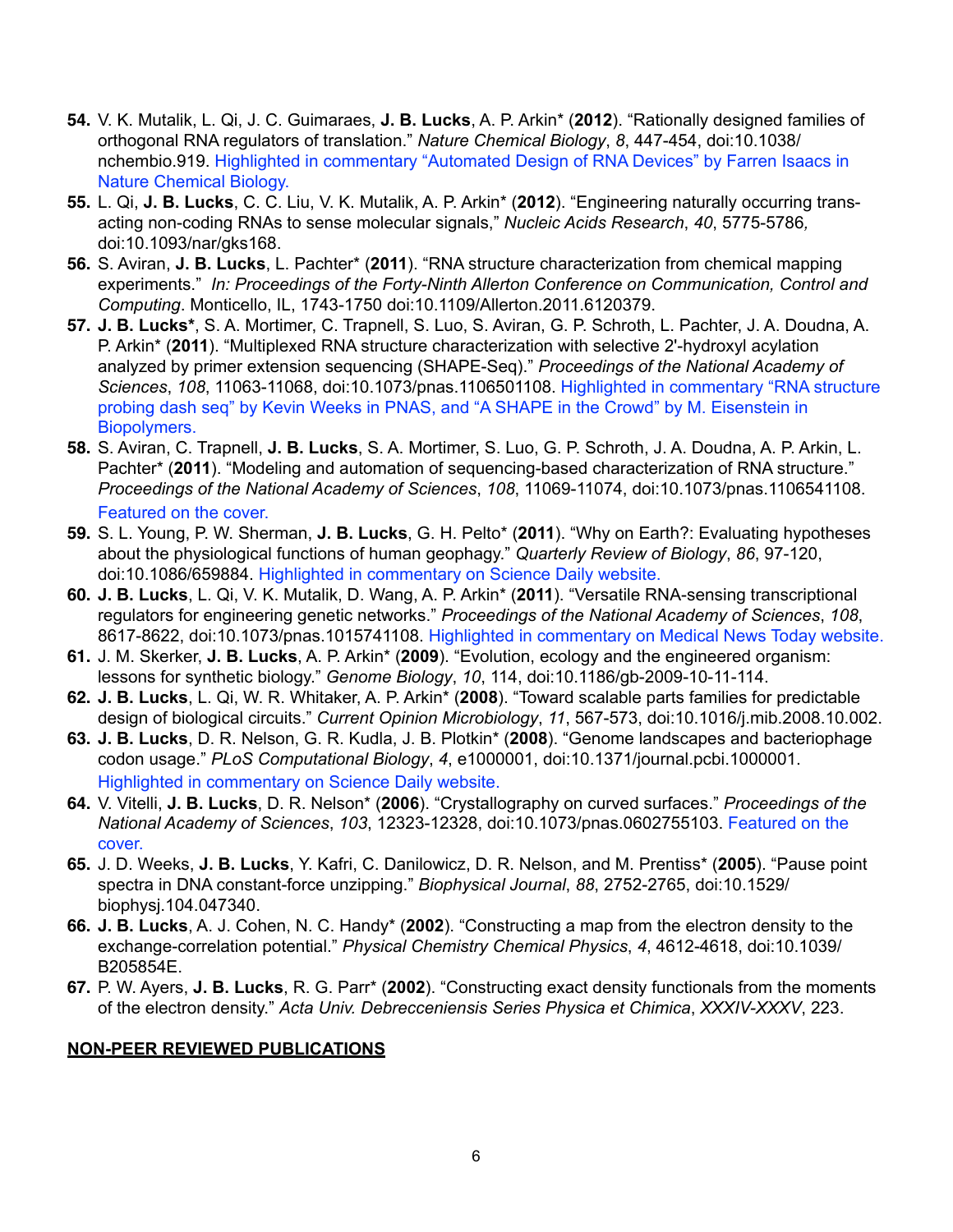- **68.** D. S. Clark, C. Fischbach-Teschl, D. A. Hammer, K. H. Lee, **J. B. Lucks**, C. Reinhart-King, M. Saltzman, A. Stroock, M. C. H. van der Muelen, J. D. Varner. (**2018**) "Michael L. Shuler Tribute." *Biotechnology and Bioengineering*, 115, 1642-1645, doi:10.1002/bit.26716.
- **69. J. B. Lucks**, A. P. Arkin (**2011**). "The hunt for the biological transistor." *IEEE Spectrum*, *48*, 38-43, doi:10.1109/MSPEC.2011.5719724. Cover story.

## **PATENT APPLICATIONS**

- 1. "Cell-free biosensors with DNA strand displacement circuits." J. K. Jung, K. K. Alam, J. B. Lucks (2021). United States Patent Application 63/254,824.
- **2. "**Ultrasensitive and multiplexed cell-free biosensors using cascaded amplification and positive feedback." A. D. Silverman, M. C. Jewett, J. B. Lucks (2019). United States Patent Application 62/943,094.
- **3. "**Stabilization and preservation of in vitro transcription reactions through lyophilization." J. B. Lucks, K. K. Alam, M. S. Verosloff, J. K. Jung, P. R. Clauer, J. W. Lee, J. J. Collins (2019). United States Patent Application 62/838,852.
- **4. "**Riboswitch-based fluoride sensing in cell-free extract." J. B. Lucks, M. C. Jewett, A. D. Silverman, W. M. Thavarajah (2019). United States Patent Application 62/813,368.
- **5. "**Detection of analytes and target molecules using regulated in vitro transcription." J. K. Jung, K. K. Alam, J. B. Lucks (2018). United States Patent Application 62/758,242.
- **6. "**Inducible feedback promoter systems and uses thereof." K. E. Tyo, B. Biggs, D. Tullman-Ercek, J. Lucks, C. Glasscock (2018). United States Patent Application 62/730,720.
- **7. "**On demand, portable, cell-free molecular sensing platform." M. Jewett, J. B. Lucks, A. D. Silverman, K. K. Alam (2018). United States Patent Application 62/714,427.
- **8.** "Small RNAs (sRNAs) that activate transcription." J. B. Lucks, J. Chappell, M. K. Takahashi (2014). United States Patent Application 61/981,241.
- **9.** "Transcription elongation control elements and methods of use thereof." A. P. Arkin, J. B. Lucks, L. Qi, W. P. Whitaker (2010). United States Patent Application 61/250,342.

## **INVITED PRESENTATIONS by JBL (63)**

Universities/Institutes:

Phi Lambda Upsilon Award Lecture, Department of Chemistry, University of Lincoln, Nebraska, April 2022 Department Seminar, Bioengineering, King Abdullah University of Science and Technology, October 2021 Department Seminar, Biomedical Engineering, Duke University, October 2021

RNA Club, City University of Hong Kong, October 2021

Department Seminar, Chemistry, Rutgers University, April 2021

Department Seminar, Chemical and Biological Engineering, Seol National University, South Korea, April 2021

National Science Foundation Biotechnology/Bioeconomy Distinguished Lecture Series, March 2021 Department Seminar, Biological Sciences Division, Department of Chemistry, UNC Chapel Hill, November

2020

Distinguished Alumni Talk, Junior/Senior Banquet, UNC Chapel Hill, November 2020

Engineering Biology Research Consortium Virtual Seminar Series, August 2020

Center for Synthetic Biology, Warwick University, UK, March 2020 (Postponed)

RNA Synthetic Biology Symposium, Imperial College, UK, March 2020 (Postponed)

Exploring Ethics: Across Art, Humanities and Science, Block Museum, Northwestern University, May 2019

Department Seminar, Biochemistry Biophysics and Mol. Bio., Iowa State, February 2019

Department Seminar, University at Washington St. Louis Medical School, February 2019

Department Seminar, Chemistry, Arizona State University, Tempe, AZ, September 2018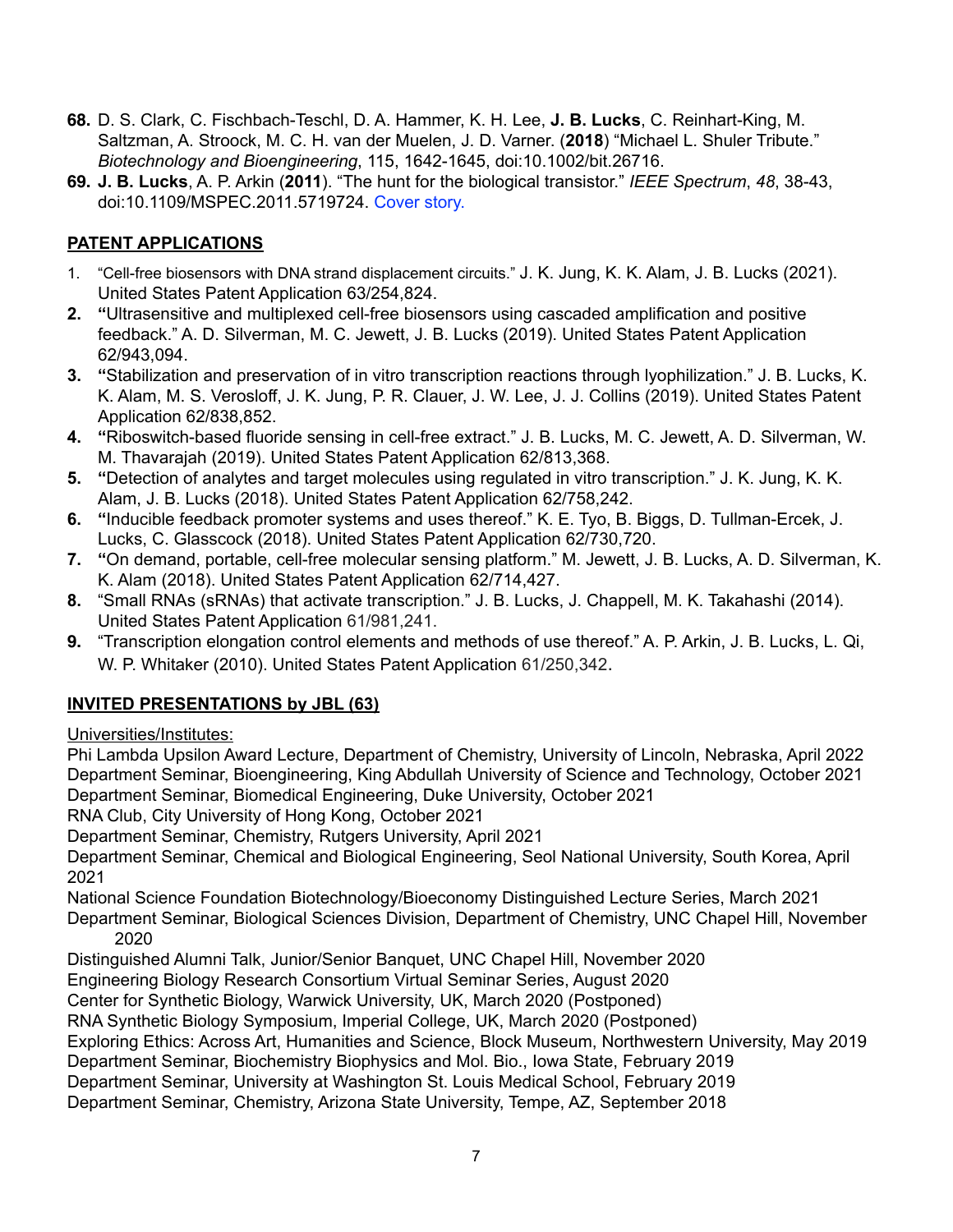Center for Cancer Research RNA Initiative Seminar Series, National Cancer Institute, Bethesda MD, March 2018 Department Seminar, Chemistry, Marquette University, Marquette, WI, December 2017 Department Seminar, Biology, University of Colorado, Boulder, CO, November 2017 Department Seminar, Physics, University of Minnesota, Minneapolis, MN, April 2017 Department Seminar, Biology, University of Illinois at Chicago, Chicago, Il, April 2017 Department Seminar, Biophysics, Rockefeller University, New York, NY, March 2017 Department Seminar, Molecular and Cell Biology, University of California Berkeley, April 2016 Center Seminar, The Center for RNA Biology, Ohio State University, March 2016 Department Seminar, Chemical and Biomolecular Engineering, University of Illinois Urbana-Champaign, December 2015 Department Seminar, Chemical and Biological Engineering, Princeton University, November 2015 Department Seminar, Biomedical Engineering, Boston University, October 2015 Department Seminar, Bioengineering, Caltech, April 2015 Department Seminar, Chemical and Biological Engineering, Northwestern University, March 2015 Department Seminar, Bioengineering, Rice University, February 2015 Department Seminar, Chemical and Biological Engineering, Rensselaer Polytechnic Institute, Feb. 2015 Department Seminar, Biology, Middlebury College, October 2014 Field Seminar, Microbiology, Cornell University, October 2014 Department Seminar, RNA Institute and Department of Chemistry, The University at Albany, October 2014 Field Seminar, Biomedical Engineering, Cornell University, May 2014 Department Seminar, Applied Mathematics, Harvard University, April 2014 Department Seminar, Biology, Ithaca College, March 2014 Department Seminar, Laboratory for Atomic and Solid State Physics, Cornell University, March 2014 Keynote Lecture, CBE 4th Annual Graduate Research Symposium, Cornell University, October 2013 Field Seminar, Biochemistry, Molecular and Cell Biology, Cornell University, May 2013 Department Seminar, Biochemistry and Biophysics, University of Rochester Medical Center, May 2013 Department Seminar, Computational Biology, MIT, April 2013 Center Seminar, Center for Computational Molecular Biology, Brown University, March 2013 Department Seminar, Molecular Medicine, Cornell University, March 2012 Conferences: Cold Spring Harbor Asia Synthetic Biology Conference, Virtual, October, 2021 NSF Workshop: Cross Disciplinary Study of Post-Transcriptional and Post-Translational Modifications, Virtual, October, 2021 German Conference on Synthetic Biology, Virtual, September, 2021 Workshop on Nucleic Acids, Synthetic Biology and Artificial Life, Imperial College, UK, March 2021 Gordon Research Conference on Nucleic Acid Nanotechnology, Venturi Beach, CA, Jan 2021 (Postponed) Seventh International Mammalian Synthetic Biology Workshop, Virtual, December 2020 Plenary Lecture, New York Academy of Sciences, "New Horizons in Synthetic Biology", NYC November 2020 Cell Free Synthetic Biology Conference, Cambridge, MA, December 2019 Sixth International Mammalian Synthetic Biology Workshop, Northwestern University, May 2019 FASEB Meeting, San Diego, CA, April 2018 Innovation Session, Gates Foundation Grand Challenges Annual Meeting, Berlin, October 2018 American Institute of Chemical Engineers, Minneapolis, MN, October 2017 Compugenes Symposium, TU Darmstadt, Darmstadt, Germany, June 2017 Gordon Research Conference on Nucleic Acid Nanotechnology, Venturi Beach, CA, Jan 2017 Award Lecture, ACS Synthetic Biology Young Investigator Award, Synthetic Biology Engineering Evolution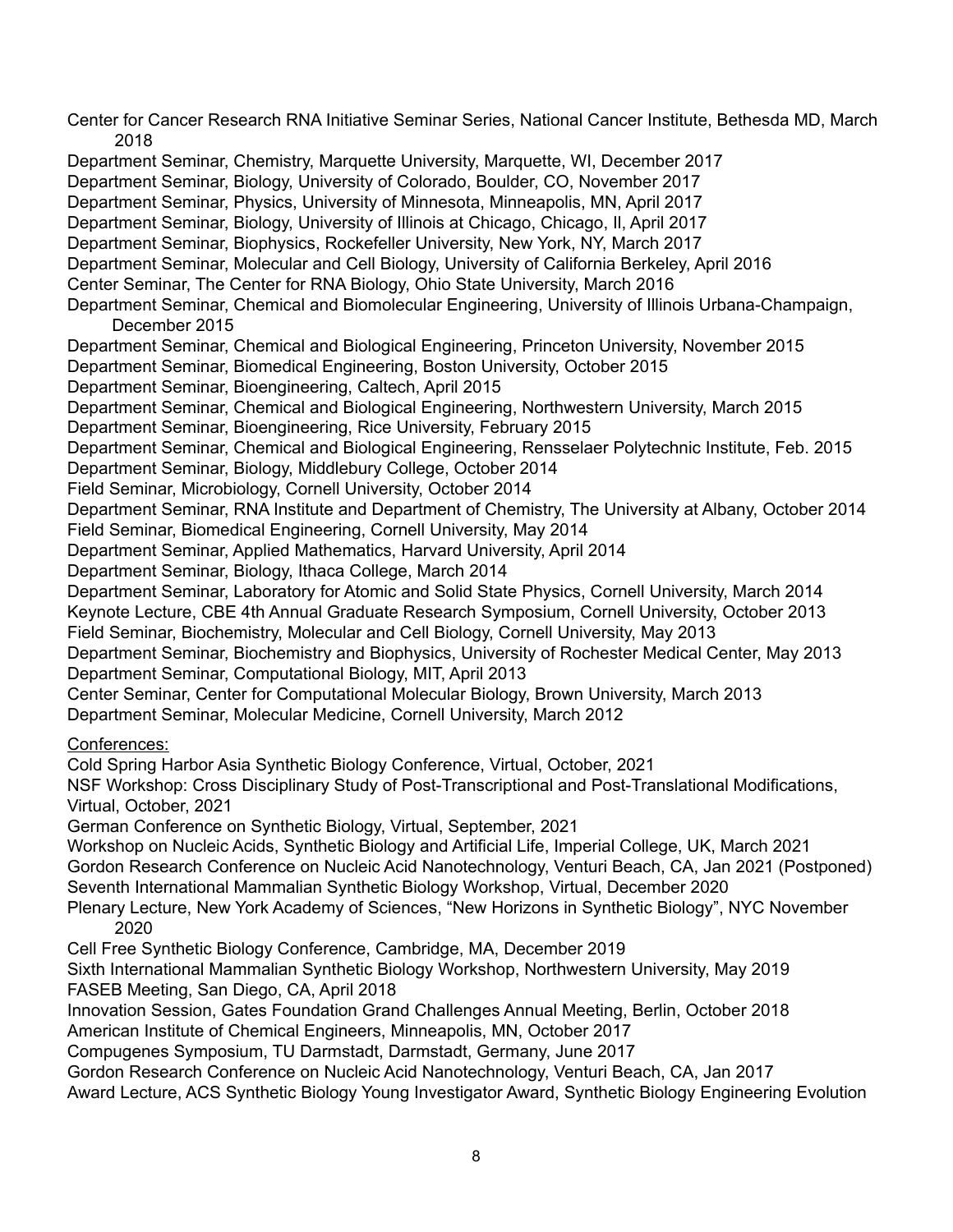and Design (SEED) Meeting, Chicago, Il, June 2016

Inaugural Annual Retreat, Engineering Biology Research Consortium, Pasadena, CA, November 2016 Workshop, EU/US Biological Systems Standardization Workshop, Valencia, Spain, March 2015 Inaugural Meeting, Synthetic Biology: Engineering, Evolution and Design, Los Angeles, CA, July 2014 Symposium Presentation, Donald Danforth Plant Science Center, St Louis, MO, September 2012 Invited Lecture, Upstate New York Illumina Users Group Meeting, Ithaca NY, May 2012 Annual Retreat, Synthetic Biology Engineering Research Center Retreat, UC Berkeley, CA, March 2012 Inaugural Meeting, Cold Spring Harbor Asia Conference on the Design and Synthesis of Biological Systems, Suzhou, China, October 2011

Industry:

Seminar, Biogen, Cambridge MA (Virtual), August 2021

- Seminar, Translate Bio, Boston MA (Virtual), May 2021
- Speaker, 2nd RNA-Targeted Drug Discovery Summit, Cambridge, MA, December 2019
- Seminar, Synthetic Biology: A New Biotechnology Revolution, Kellogg Executive Education, Sept. 2019 Seminar, Arrakis TX, Cambridge, MA, May 2018
- Seminar, Manus Biosynthesis, Cambridge, MA, October 2015
- Seminar, DSM, Cambridge, MA, October 2016

#### **CONTRIBUTED PRESENTATIONS and POSTERS by JBL or LUCKS GROUP MEMBERS (102)**

2014, 2015, 2016, 2017, 2019 Synthetic Biology Evolution, Engineering and Design (SEED) Presentations: ADS, KKA Posters: KJJ, MKT, CYH (2), PDC (2) CJG (3), EJS, JEC, AMY, DAL, JEW, SIM, AMW, MV 2019 Cell Free Synthetic Biology Meeting Posters: MV, ADS, KJJ 2019 UNC Water Meeting Posters: JBL 2019 Colorado WASH Symposium Posters: MV, WT 2018 Computational Approaches to RNA Structure and Function Presentations: JBL, AMY 2017 FASEB Machines on Genes Meeting Presentations: EJS 2017 FASEB Transcription Meeting Presentations: EJS 2017, 2019 Gordon Research Conference Nucleic Acids Presentations: EJS Posters: EJS, AMY 2016, 2017 Engineering Biology Research Consortium Retreats Presentations: PDC Posters: KA (2), AMW, CH, CJG, AMY, KEB, MV, ADS 2016,2019 Chicago RNA Club Presentations: EJS, MEE, AMY 2016 Mountain Lake Transcription Meeting Presentations: EJS 2016, 2017, 2019 Rustbelt RNA Presentations: EJS, AMY Posters: MEE, RAR, LMH, DZB, EDC 2011, 2013, 2015 International Conference on Biomolecular Engineering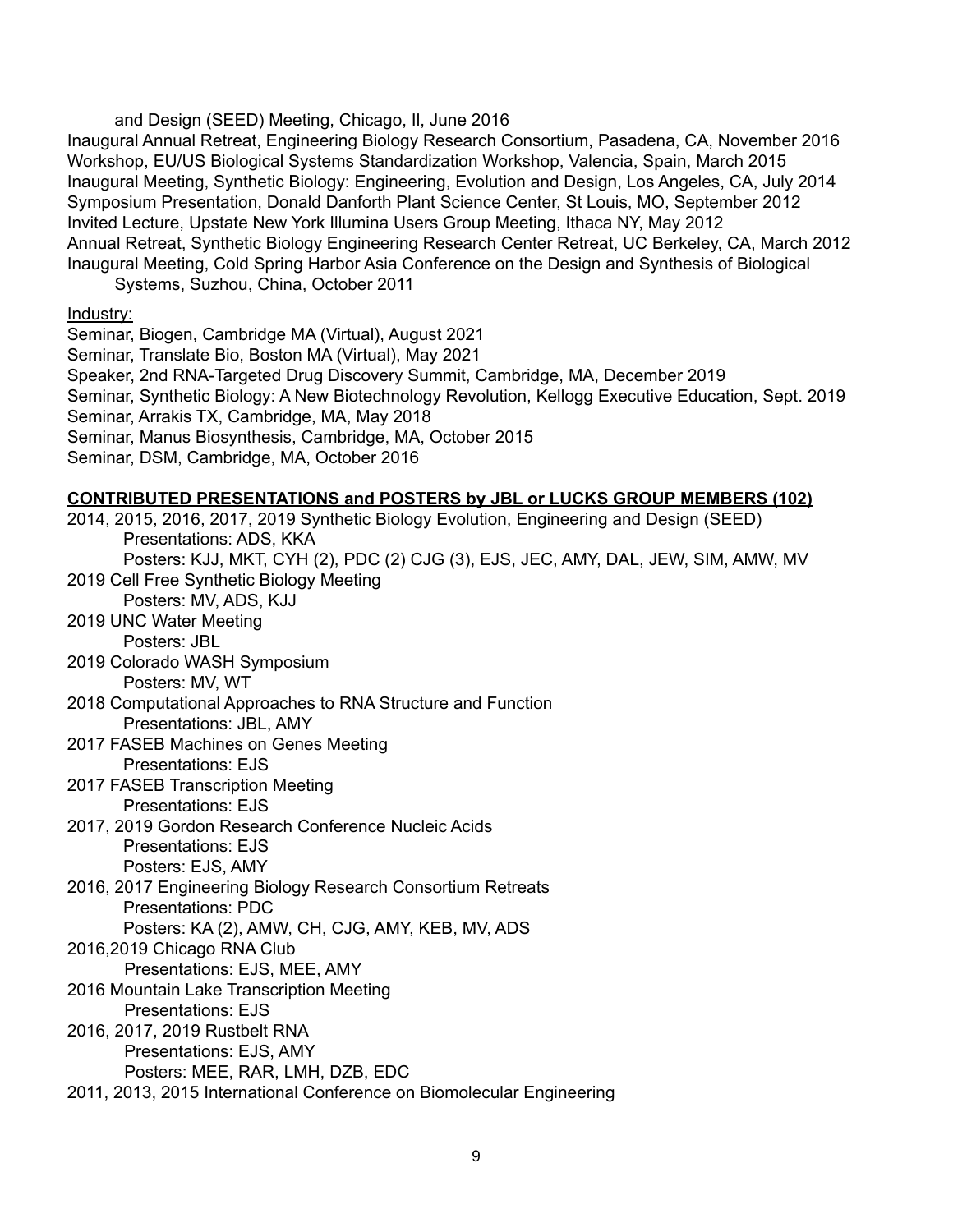Presentations: JBL (2); Posters: JBL

- 2012, 2014, 2015, 2020 AIChE National Meetings Presentations: SIM (2), MKT (2), KEW (2), KJJ Posters: TRA (undergraduate)
- 2011, 2012, 2013, 2014, 2015, 2016 Synthetic Biology Engineering Research Center Retreats Presentations: MKT (2), KEW, JEC, AMW
	- Posters: DAL (4), MKT (1), SIM (2), KEW (1), PDC (1), CJG (1), CYH (1), AW (2), AY (1)
- 2015 Cold Spring Harbor Genome Engineering Meeting Poster: KEW
- 2014, 2015, 2016 Annual RNA Science Symposium, Albany NY Presentations: KEW Posters: KEW (2), EJS (1)
- 2014, 2020 RNA Society Meeting Poster: KEW, LMH
- 2013 Gordon Conference on Synthetic Biology, Mount Snow, VT Posters: DAL, SIM, MKT
- 2013 Mammalian Synthetic Biology Conference, MIT, MA Poster: KEW
- 2013 Hudson RNA Club Meeting Poster: KEW
- 2012, 2018 Benasque RNA Bioinformatics Meeting, Benasque, Spain Presentation: JBL (2), AMY
- 2011 Synthetic Biology 5.0, Stanford University, Palo Alto CA Poster: DAL
- 2008 Synthetic Biology 4.0, Hong Kong, China Presentation: JBL
- 2008 Pycon, Chicago, IL Presentation: JBL
- 2007 Microsoft Research eScience Workshop, Chapel Hill, NC Presentation: JBL

#### **SUPERVISION OF POST-DOCTORAL SCHOLARS** - Former: 5, Current: 0 (in parenthesis: present position)

- **1. Yueting Zhuang**, 2012-2013 (Associate Director, Project Management, Bristol Myers Squibb)
- **2. James Chappell**, 2013-2017 (Assistant Professor, Rice University Department of Biosciences)
- **3. Khalid Alam**, 2016-2019 (Co-Founder and CEO, Stemloop, Inc.)
- **4. Eric Strobel**, 2015-2020 (Assistant Professor, University at Buffalo Department of Biosciences)
- **5. Molly Evans**, 2017-2020 (Scientist, Abbott Laboratories, Diagnostics Division)

#### **SUPERVISION OF PHD STUDENTS** - Former: 11, Current: 10 (in parenthesis: present position)

- **1. Melissa K. Takahashi**, Ph.D. Chemical Engineering, Cornell University, 8/15/2010-6/15/2015 (Assistant Professor Cal State Northridge), Thesis title: "Developing design principles for engineering RNA transcription regulators and RNA synthetic networks."
- **2. David A. Loughrey**, Ph.D. Chemical Engineering, Cornell University, 8/15/2010-12/15/2016 (Postdoc Dahlman Lab, Emory University), Thesis title: "Using SHAPE-Seq as a tool to understand RNA structure/function relationships."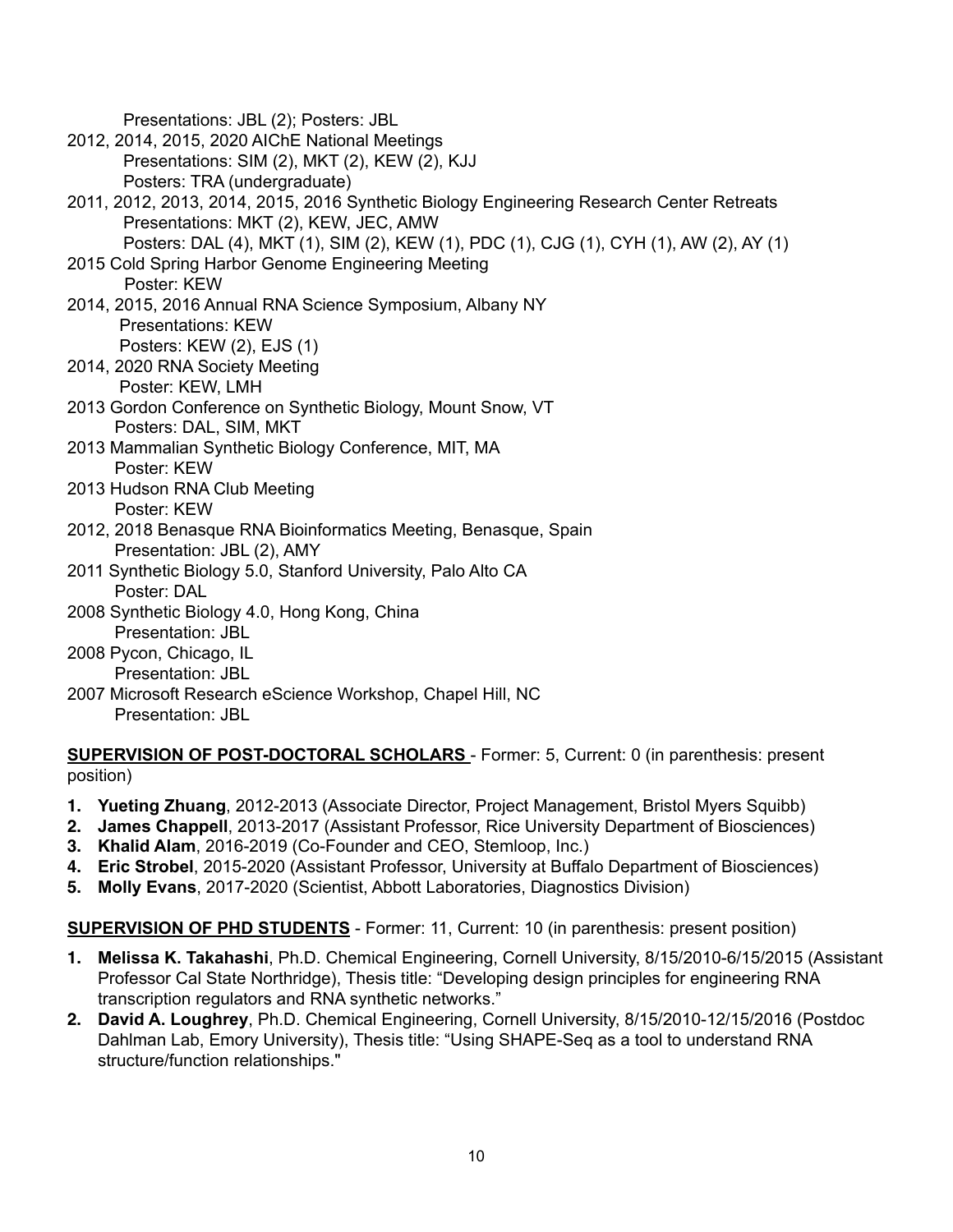- **3. Kyle E. Watters**, Ph.D. Chemical Engineering, Cornell University, 8/15/2011-6/15/2016 (Senior Scientist, Arbor Biosciences), Thesis title: "SHAPE-Seq technologies for analyzing, understanding, and designing RNA structures and functions."
- **4. Sarai I. Meyer**, Ph.D. Chemical Engineering, Cornell University, 8/15/2011-6/15/2016 (Senior Scientist, Quantum-Si), Thesis Title: "Engineering and characterizing RNA genetic regulators."
- **5. Alexandra Westbrook**, Ph.D. Chemical Engineering, Cornell University, 8/15/2013-6/15/2018 (Postdoc, El Samad Lab, UCSF), Thesis title: "Characterization of RNA genetic regulators and synthetic networks."
- **6. Paul Carlson**, Ph.D. Chemical Engineering, Cornell University, 8/15/2013-6/15/2018 (Scientist, Sherlock Biosciences), Thesis title: "Uncovering the elements of RNA design."
- **7. Cameron Glasscock**, Ph.D. Chemical Engineering, Cornell University, 8/15/2013-6/15/2019, Co-Advised with Prof. Matt DeLisa (Washington Research Fellow, Baker Lab, University of Washington), Thesis title: "Genetic tools and approaches for engineering metabolism and metabolic pathways."
- **8. Chelsea Hu**, Ph.D. Chemical Engineering, Cornell University, 8/15/2013-6/15/2018, Co-Advised with Prof. Jeff Varner (Postdoc, Murray Lab, Caltech), Thesis title: "Advancing RNA circuitry engineering with guidance of mathematical and computational models."
- **9. Angela Yu**, Ph.D. Computational Biology and Medicine, Tri-Institutes Training Program, Cornell University, 8/15/2014-6/15/2020, Co-Advised with Christina Leslie, Memorial Sloan Kettering (Washington Research Fellow, Seelig Lab, University of Washington), Thesis title: "Computationally reconstructing RNA folding pathways from experimental data."
- **10. Mathew Verosloff**, Ph. D. Interdisciplinary Biological Sciences, Northwestern University, 7/1/2016-12/15/2020 (Scientist, Mammoth Biosciences), Thesis title: "Uncovering the Mechanism of Intrinsic Transcription Termination in Order to Develop Point-of-Care Diagnostics."
- **11. Adam Silverman**, Ph. D. Chemical Engineering, Northwestern University, 9/15/2016-6/1/2021, Co-Advised with Prof. Mike Jewett (Scientist, Sherlock Biosciences), Thesis title: "Design and optimization of a field-deployable biosensing platform for measuring water quality."
- **12. Luyi Cheng**, Ph. D. Interdisciplinary Biological Sciences, Northwestern University, 9/15/2016-2/28/2022 (Mirzayan Fellow, National Academies), Thesis title: "Investigating co-transcriptional folding in RNAbased gene regulation."
- **13. Katherine Berman**, Ph. D. Interdisciplinary Biological Sciences, Northwestern University, 7/1/2016- Present
- **14. Kirsten Jung**, Ph. D. Chemical Engineering, Northwestern University, 9/15/2017-Present
- **15. Walter Thavarajah**, Ph. D. Chemical Engineering, Northwestern University, 9/15/2017-Present
- **16. Rebecca Rassmussen**, Ph. D. Interdisciplinary Biological Sciences, Northwestern University, 9/15/2018-Present, Co-Advised with Prof. Tom O'Halloran
- **17. Chloe Archuleta**, Ph. D. Chemical Engineering, Northwestern University, 9/15/2019-Present
- **18. David Bushhouse**, Ph. D. Interdisciplinary Biological Sciences, Northwestern University, 9/15/2020- Present
- **19. Laura Hertz**, Ph. D. Interdisciplinary Biological Sciences, Northwestern University, 9/15/2020-Present
- **20. Jenni Li**, Ph. D. Chemical Engineering, Northwestern University, 9/15/2020-Present
- **21. Dylan Brown**, Ph. D. Chemical Engineering, Northwestern University, 9/15/2020-Present
- **22. Tyler Lucci**, Ph. D. Chemical Engineering, Northwestern University, 9/15/2021-Present

#### **SUPERVISION OF MASTERS STUDENTS**

- **1. Karl Brennan**, M.S. Chemical Engineering, Cornell University, 8/15/2014-6/15/2015 (Process Engineer, MSD Biotech).
- **2. Olivia Meyer**, Masters in Biotechnology, Northwestern University 9/15/2021-Present.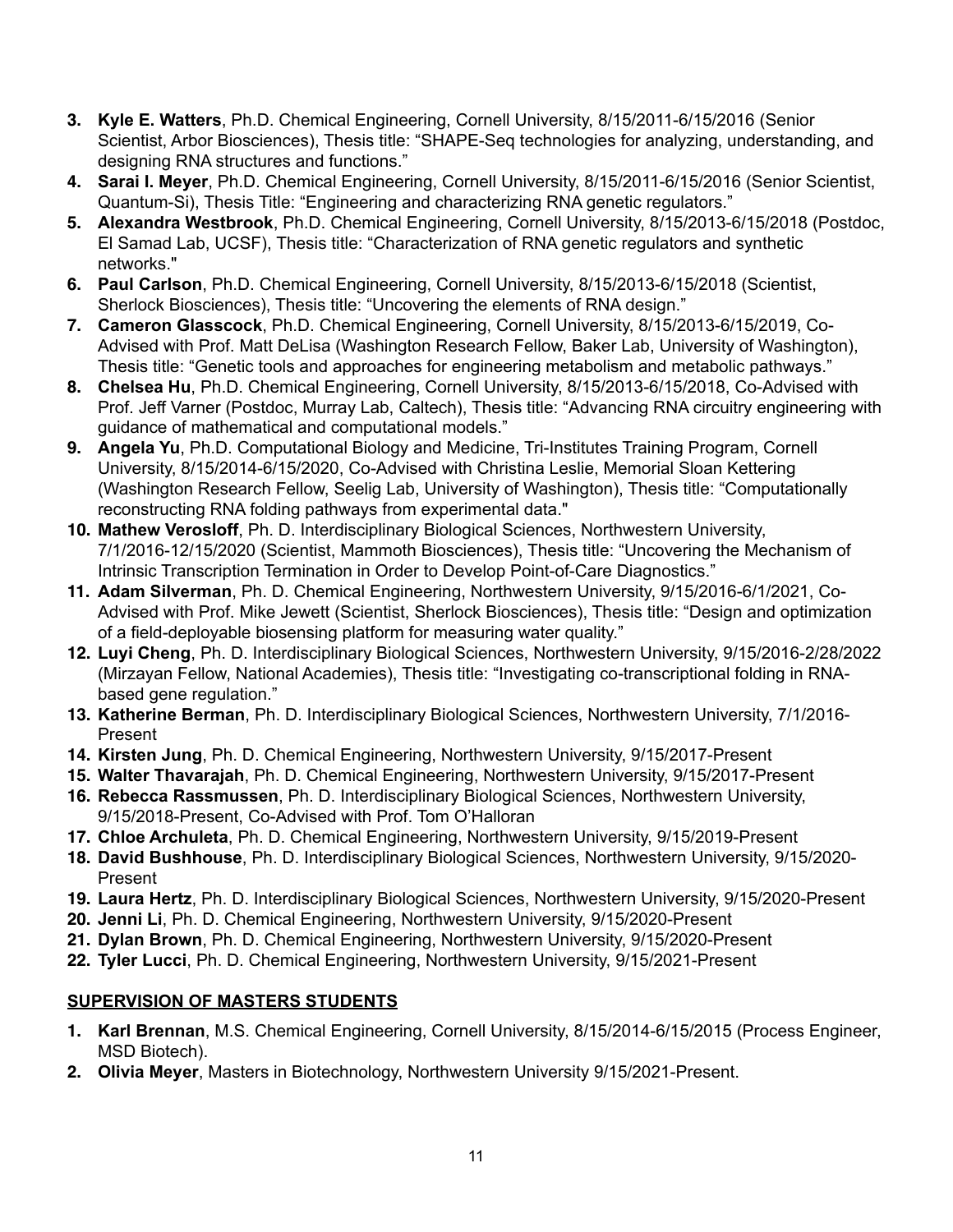#### **SUPERVISION OF UNDERGRADUATE STUDENTS** - Former: 22, Current: 2 %indicates published

(in parenthesis: present position)

- **1.** Jay Park, 2011-2013 (Medical School)
- **2.** Helen Tan, 2011-2013 (Process Engineer, Mondavi Wineries)
- **3.** Matt Carter, 2011-2014 (Scientist, Caribou Biosciences; Stanford BioE Grad School)
- **4.** Misha Baheti, 2011-2013 (Consultant)
- **5.** Ruize Zhuang, 2012-2015 (Stanford PhD)
- **6.** Sitara Sankar%, 2012-2015 (GA Tech PhD)
- **7.** Tim Abbott%, 2012-2015 (NSF Graduate Fellow, Stanford PhD)
- **8.** Rebecca Chew%, 2012-2015 (UC Berkeley Masters)
- **9.** Alex Settle%, 2013-2016 (Scientist, Caribou Biosciences; Memorial Sloan Kettering Graduate School)
- **10.** Yan Zhang%, 2015-2016 (GA Tech Graduate School)
- **11.** Elizabeth Weiss, 2015-2016 (Northwestern Medical Scientist Training Program)
- **12.** Aron Coraor, 2015-2016 (NSF Graduate Fellow, Institute for Molecular Engineering University of Chicago Graduate School)
- **13.** Jane Liao, 2015-2016 (Associate Scientist, GSK)
- **14.** Raashed Raziuddin, 2015-2016 (Fermentation Process Development, Evelo Biosciences)
- **15.** Phillip Clauer%, (Summer 2017, 2018, MIT Bioengineering Graduate School)
- **16.** Kristen Shytel, 2017-2019 (Sherlock Biosciences)
- **17.** Lulu Sun, 2017-2018 (Researcher, Seattle Children's Hospital)
- **18.** Jack Arnold%, 2017-2019 (University of Chicago PhD)
- **19.** Katarina Cheronis, 2017-2018 (Research Specialist, University of Chicago)
- **20.** Umut Akova%, 2018-2020 (Northwestern Masters Student)
- **21.** Kevin Fitzgerald, (Summer 2019, NSF Graduate Fellow Northwestern University).
- **22.** Paulina Tarsul, 2019 (Northwestern Undergraduate Student)
- **23.** Russell Steans, 2019-Present
- **24.** Kelly Gebman, 2019-2020
- **25.** Crestelynne Ligo, 2021-Present

## **ACHIEVEMENTS BY GROUP MEMBERS**

Northwestern International Institute of Nanotechnology Outstanding Researcher in Nanotechnology, 2021 (Thavarajah, Jung)

NU ChBE Distinguished Graduate Researcher Award, 2020 (Jung)

Terminal Year Fellowship, Northwestern University, 2020 (Jung)

Presidential Fellowship, Northwestern University, 2019 (Silverman)

Ryan Fellowship, Northwestern University: 2018 (Silverman), 2019 (Jung)

Biotechnology Training Grant, Northwestern University: 2017 (Silverman), 2018 (Thavarajah, Jung), 2020 (Hertz)

Molecular Biophysics Training Grant, Northwestern University: 2017 (Cheng), 2020 (Bushhouse)

Chemistry of Life Processes Training Grant, Northwestern University: 2019 (Rasmussen)

Best E-Poster, Biochemistry and Molecular Biology, AAAS National Meeting, Seattle WA, 2020 (Cheng)

Poster Awards, Cell Free Synthetic Biology Conference, Boston MA, 2019 (Jung, Silverman)

Washington Research Foundation Postdoctoral Fellowship 2019 (Glasscock), 2020 (Yu)

Short Talk Award, FASEB Machines on Genes Conference 2018 (Strobel)

Beckman Postdoctoral Fellowship 2017 (Strobel)

Best Talk, Rustbelt RNA Conference 2016 (Strobel), 2017 (Yu)

Inaugural Cornell CBE Fleming Graduate Scholar 2015 (Watters)

NSF Graduate Fellowships: 2011 (Takahashi), 2012 (Watters, Meyer), 2013 (Carlson) 2015 (Glasscock,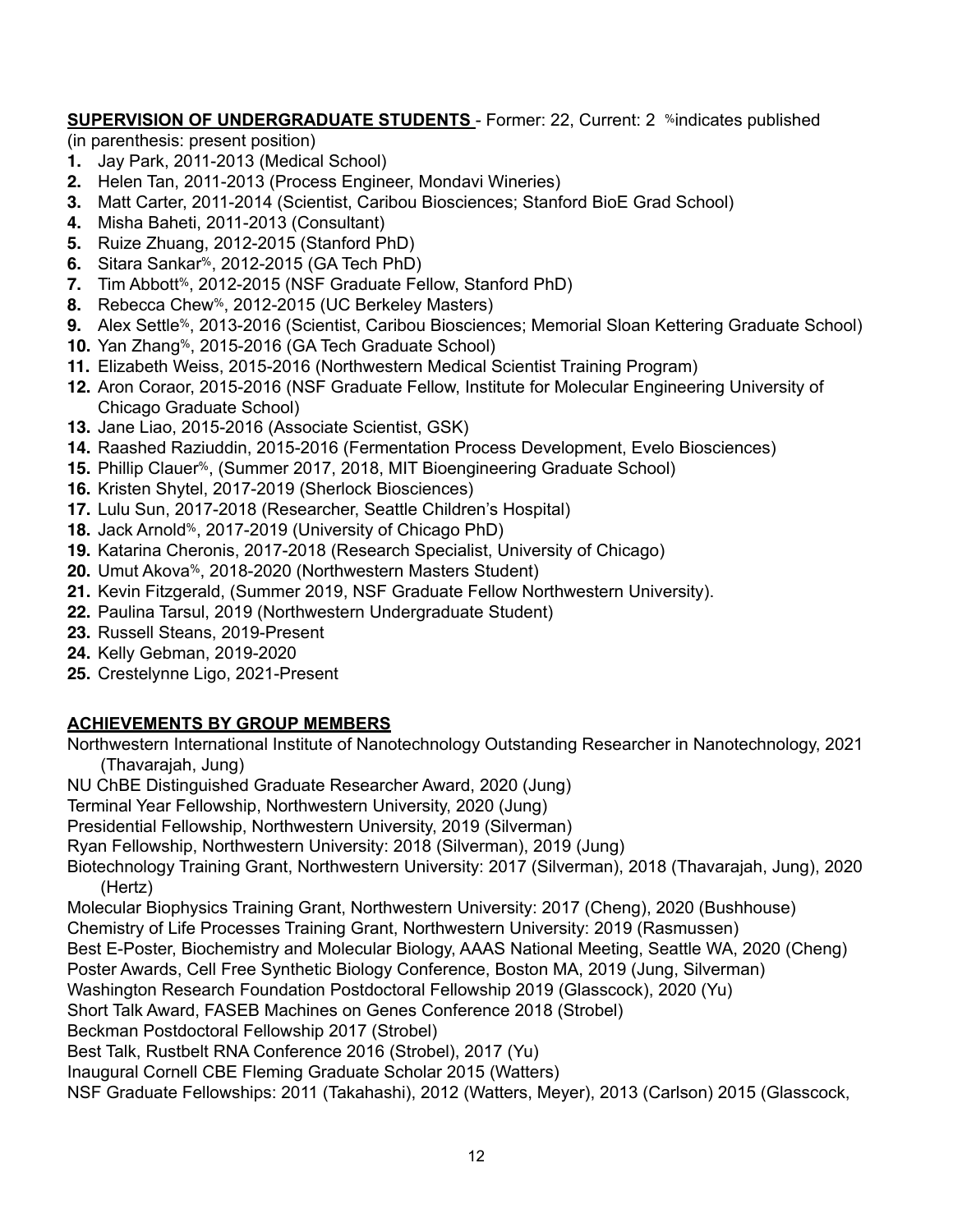Abbott), 2016 (Zhuang), 2019 (Rasmussen), 2020 (Archuleta) NDSEG Graduate Fellowships: 2020 (Archuleta) Austin Hooey Graduate Award (2015 Takahashi, 2016 Watters, 2019 Carlson) AIChE Women's Initiative Committee Travel Award 2014 (Meyer, Takahashi) Engineering Learning Initiatives Research Awards: 2012 (Tan), 2013 (Sankar, Abbott), 2014 (Chew, Abbott), 2015 (Chew) Cornell Undergraduate Research Board Best Poster 2014 (Sankar) Cornell Engineering Alumni Association Undergraduate Research Award 2014 (Abbott) Genentech Scheele Outstanding Junior Awards: 2011 (Park), 2013 (Zhuang) Amgen Research Scholarship 2013 (Zhuang) Great Lakes National Scholarship 2012 (Watters)

#### **PHD COMMITTEES**

- **1. Michael-Paul Robinson**, Ph. D. Chemical and Biomolecular Engineering, Cornell University, 2010-2017
- **2. Bill Bedell**, Ph. D. Chemical and Biomolecular Engineering, Cornell University, 2012-2016
- **3. Erin Stephens**, Ph.D. Biochemistry, Molecular and Cellular Biology, Cornell University, 2013-2018
- **4. May Taw**, Ph. D. Microbiology, Cornell University, 2013-2019
- **5. Tara Srinivasan**, Ph. D. Biomedical Engineering, Cornell University, 2012-2016
- **6. Daniel Tapias-Rojas**, Ph. D. Microbiology, Cornell University, 2013-2018
- **7. Thapakorn Jareontomeechai**, Ph. D. Chemical and Biomolecular Engineering, Cornell University, 2014-2016
- **8. Christine Rose Laramy**, Ph. D. Interdisciplinary Biological Sciences, Northwestern University, 2015-2018
- **9. Do Soon Kim**, Ph. D. Chemical and Biological Engineering, Northwestern University, 2016-2020
- **10. Alexis Amaris Reyes**, Ph. D. Interdisciplinary Biological Sciences, Northwestern University, 2016- Present
- **11. Nolan Kennedy**, Ph. D. Interdisciplinary Biological Sciences, Northwestern University, 2016-Present
- **12. Margarethe Boyd**, Ph. D. Interdisciplinary Biological Sciences, Northwestern University, 2018-Present
- **13. Andrew Hunt**, Ph. D. Chemical and Biological Engineering, Northwestern University, 2016-Present
- **14. Alex Prybutok**, Ph. D. Chemical and Biological Engineering, Northwestern University, 2016-Present
- **15. Blaise Kimmel,** Ph. D. Chemical and Biological Engineering, Northwestern University, 2017-2021
- **16. Katie Warfel,** Ph. D. Chemical and Biological Engineering, Northwestern University, 2018-Present
- **17. Jack McGee,** Ph. D. Chemical and Biological Engineering, Northwestern University, 2017-Present
- **18. Kate Dray**, Ph. D. Chemical and Biological Engineering, Northwestern University, 2017-Present
- **19. Peter Tran**, Ph. D. Chemical and Biological Engineering, Northwestern University, 2017-Present
- **20. Hailey Edelstein**, Ph. D. Chemical and Biological Engineering, Northwestern University, 2019-Present
- **21. Will Corcoran**, Ph. D. Interdisciplinary Biological Sciences, Northwestern University, 2019-Present
- **22. Sam Gowland**, Ph. D. Chemical and Biological Engineering, Northwestern University, 2019-Present
- **23. Camilla Koffman**, Ph. D. Chemical and Biological Engineering, Northwestern University, 2019-Present
- **24. Reese Richardson**, Ph. D. Interdisciplinary Biological Sciences, Northwestern University, 2019-Present
- **25. Healther Calcaterra**, Ph. D. Chemical and Biological Engineering, Northwestern University, 2019- Present
- **26. Holly Ekas**, Ph. D. Chemical and Biological Engineering, Northwestern University, 2019-Present
- **27. Brooke Angell**, Ph. D. Interdisciplinary Biological Sciences, Northwestern University, 2020-Present
- **28. Eduardo Campos Chávez**, Ph. D. Interdisciplinary Biological Sciences, Northwestern University, 2020- Present
- **29. Maddie DeWinter**, Ph. D. Chemical and Biological Engineering, Northwestern University, 2019-Present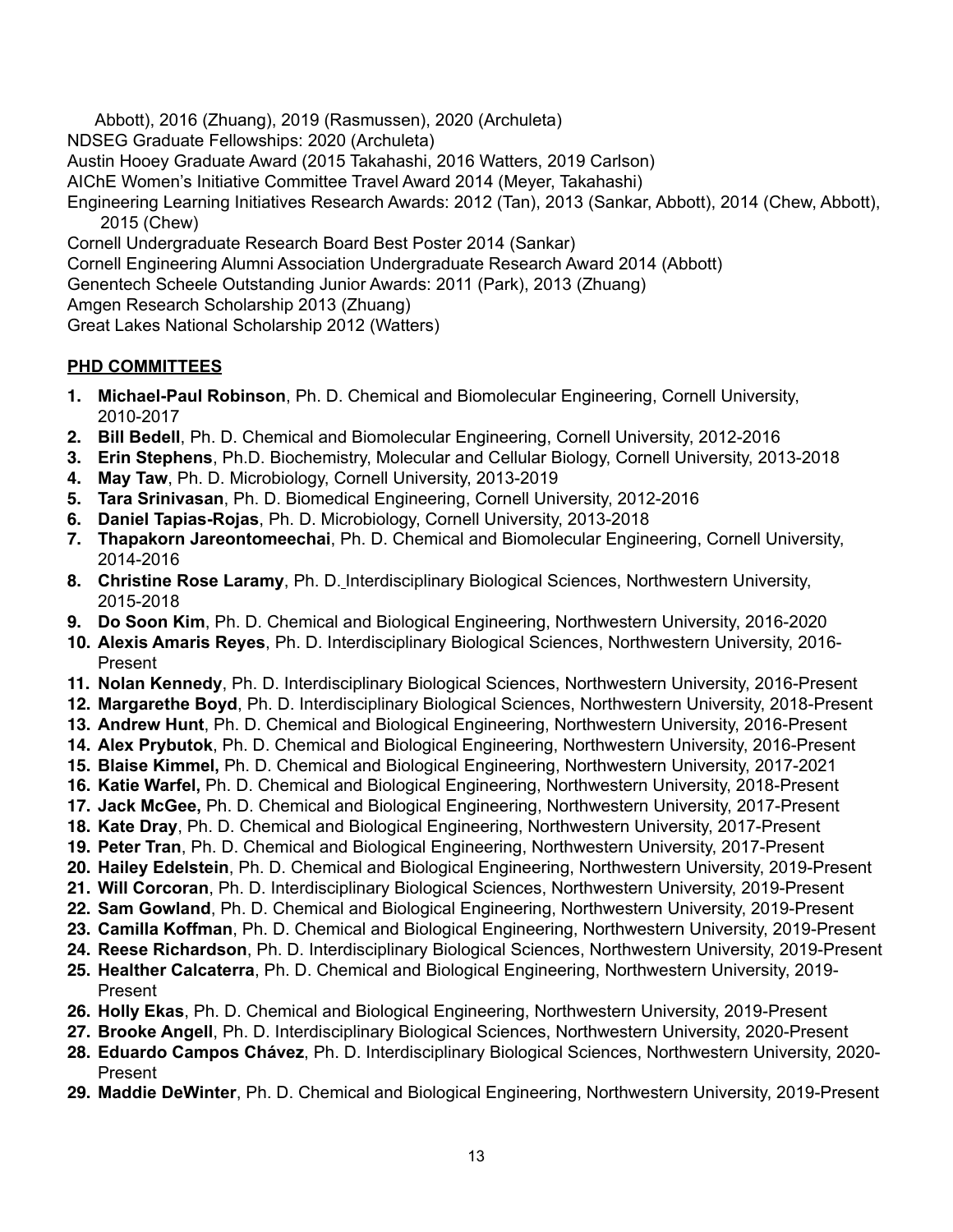- **30. James Coxon**, Ph. D. Department of Pathology, Cambridge University, 2021 (External Examiner)
- **31. Katie Dreyer**, Ph. D. Chemical and Biological Engineering, Northwestern University, 2019-Present

### **MS COMMITTEES** - past and current

**1. Daniel Tien**, M.S. Chemical and Biomolecular Engineering, Cornell University, 2015-2016

# **EDUCATION EXPERIENCE and RECOGNITION**

Mentor, Searle Center for Advanced Learning Teaching Certificate, Tae-Eun Kim, 2020-2021 Camille Dreyfus Teacher-Scholar Award, Camille and Henry Dreyfus Foundation, 2017 Cornell College of Engineering Mr. and Mrs. Richard F. Tucker `50 Teaching Award, 2015 Associate Professor, *Northwestern University*

Advanced Thermodynamics (graduate), W17, W18, W19, W20 Advanced Principles of Biomolecular Engineering (graduate), S18, S19, S20 Graduate Student Professional Development Course (co-instructor), F16, F17, F18, F19, F20 Responsible Conduct of Research (co-instructor), F18, F19

Assistant Professor, *Cornell University*

Heat and Mass Transfer (undergraduate), F11, F12, F14, F15 Advanced Principles of Biomolecular Engineering (graduate), S13, S14, S15 Principles and Practices of Graduate Research (graduate), F11, F12, F14

- Co-Creator and Instructor, Cold Spring Harbor Summer Course on Synthetic Biology, Su13, Su14, Su15. The CSHL synthetic biology course is an international, intensive laboratory course consisting of real research projects in synthetic biology combined with talks and interactions with world class researchers. The course is emerging as a focal point for setting the research and teaching agenda for biomolecular engineering and synthetic biology.
- Panel Participant, "Mastering Your Future Learning to Read (Scientific Papers)." Cornell College of Engineering. February 2013
- "How to write a grant proposal." w/ Paulette Clancy. Cornell Chemical and Biomolecular Engineering Graduate Students. S15, F15

# **SERVICE - CONFERENCE / SYMPOSIUM / COLLOQUIUM ORGANIZATION**

- 1. Synthetic Biology 5.0: The Fifth International Meeting on Synthetic Biology • Co-organizer, June 15-17 2011, Stanford, Palo Alto, CA
- 2. 4th International Conference on Biomolecular Engineering
	- Poster session co-chair, January 13-16 2013, Fort Lauderdale, FL
- 3. American Institute for Chemical Engineering (AIChE) National Meeting
	- Co-chair, "Gene Regulation Engineering" & "Paradigms in Systems and Synthetic Biology", Section 15c, October 2013, San Francisco, CA
	- Co-chair, Topical A "Paradigms in Systems and Synthetic Biology", October 2014, Atlanta, GA
	- Chair, Topical A "Emerging Frontiers in Systems and Synthetic Biology", 2015, Salt Lake City, Utah
- 4. Metabolic Engineering X Meeting
	- Poster session co-chair, June 2014, Vancouver BC
- 5. 5th International Conference on Biomolecular Engineering
	- Co-chair "High-Throughput Biological Design", January 13-16 2014, Austin, TX
- 6. The Nuts and Bolts of Bioengineered Systems: A Workshop on Standards in Synthetic Biology
	- Meeting Co-organizer, March 8-12, 2015, Valencia Spain
- 7. 6th International Conference on Biomolecular Engineering
	- Organizing Committee, January 13-16 2016, Singapore
- 8. Synthetic Biology: Engineering, Evolution and Design (SEED) Conference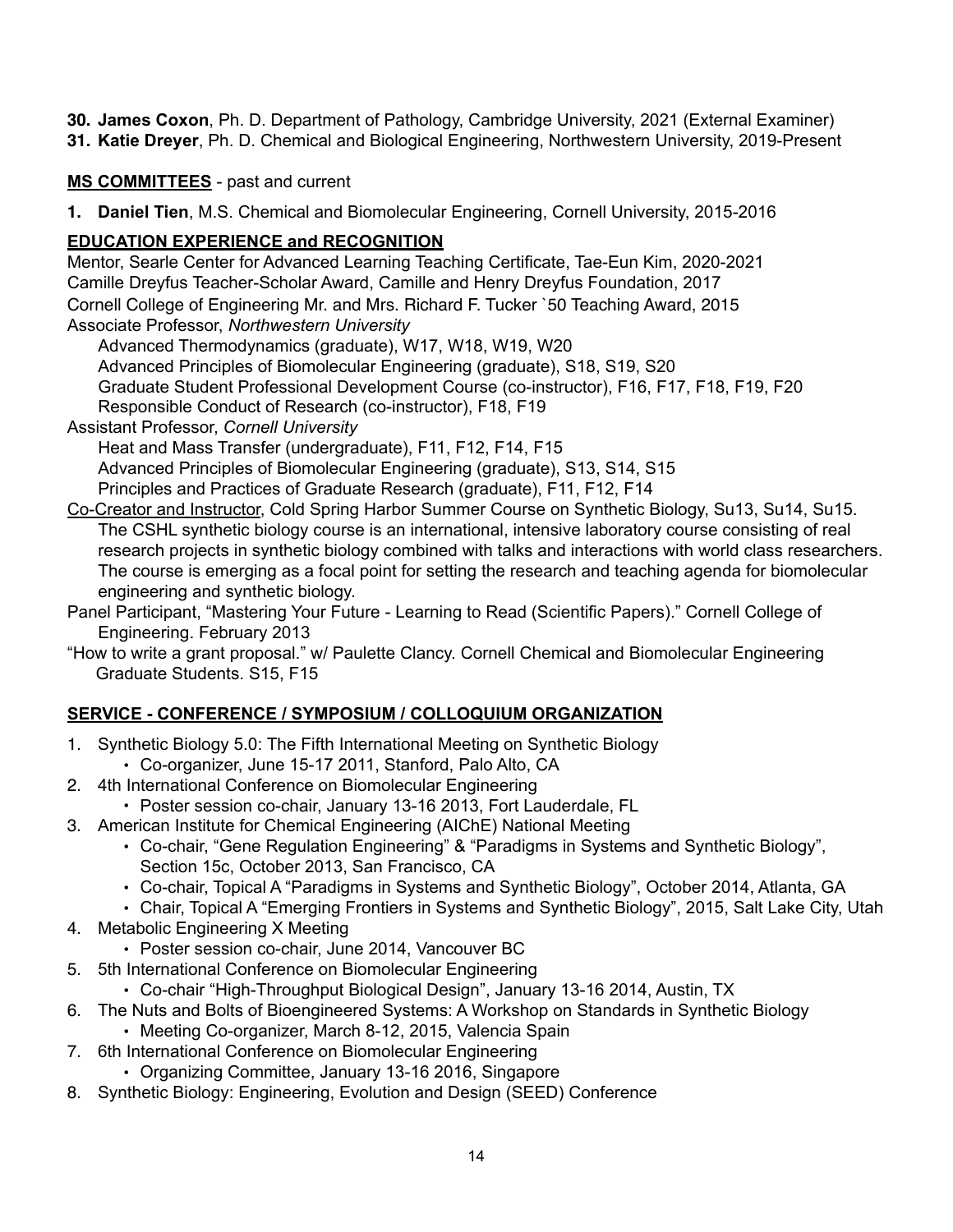- Organizing Committee, July 2016, Chicago
- Organizing Committee, July 2017, Vancouver
- Organizing Committee, July 2018, Arizona
- Co-organizer, July 2019, New York
- Organizing Committee, July 2020, San Francisco
- 9. Computational Approaches to RNA Structure and Function, Benasque, Spain
	- 2018: Session Chair Experimental Approaches
- 10. Cell Free Synthetic Biology Conference
	- Co-Chair, 2021

#### **SERVICE - PROFESSIONAL**

- **1. AIChE Chemical Engineering Diversity Equity and Inclusion Working Group**, 2021-
- **2. Synthetic Biology Engineering Research Center (SynBERC)**, Parts Thrust Co-Leader, 2010-2011
- **3. Synthetic Biology Engineering Research Center (SynBERC)**, Affiliate Investigator, 2010-2016
- **4. Synthetic Biology Engineering Research Center (SynBERC)**, Leadership Task Force, 2014-2016
- **5. US Chair, EU/US Biotechnology Task Force Synthetic Biology Working Group,** 2014-2016
- **6. Board of Directors, Engineering Biology Research Consortium,** 2015-2017
- **7. Founding Council Member, Engineering Biology Research Consortium,** 2017-2020
- **8. Founding Chair, Individual Membership Committee, Engineering Biology Research Consortium,**  2017-2019
- **9. Member, Education Working Group, Engineering Biology Research Consortium,** 2019-Present

#### **SERVICE - PROPOSAL AND MANUSCRIPT REVIEW**

- **1. National Science Foundation**
	- CBET *ad hoc* reviewer, 2011, 2015, 2018
	- MCB *ad hoc* reviewer, 2014, 2018, 2019
	- SBIR *ad hoc* reviewer, 2020
- **2. National Institutes of Health**
	- MSFB *ad hoc* reviewer, 2018
- **3. Journal Advisory and Editorial Boards**
	- Nucleic Acids Research, 2015-Present
	- ACS Synthetic Biology, 2011-Present
	- bioRxiv, 2014-Present

## **4. Journal Reviews**

ACS Chemical Biology, ACS Synthetic Biology, Biophysical Journal, Biotechnology and Bioengineering, Cell, Journal of Biological Engineering, Molecular Cell, Molecular Systems Biology, Nature Biotechnology, Nature Chemical Biology, Nature Communications, Nature Methods, Nature Protocols, Nature Reviews Microbiology, Nature Structural and Molecular Biology, Nucleic Acids Research, PLoS ONE, PLoS Pathogens, Proceedings of the National Academy of Sciences USA, Science, WIREs RNA

#### **SERVICE - OUTREACH**

- 1. J. B. Lucks<sup>\*</sup>, M. K. Takahashi<sup>#</sup>, J. Saathoff. "An Introduction to Chemical and Biomolecular Engineering". CATALYST Academy for Under Represented Minorities, Cornell University, Ithaca NY, June 2011)
- 2. J. B. Lucks<sup>\*</sup>, S. I. Meyer<sup>#</sup>, K. E. Watters<sup>#</sup>. "An Introduction to Chemical and Biomolecular Engineering". CATALYST Academy for Under Represented Minorities, Cornell University, Ithaca NY, June 2012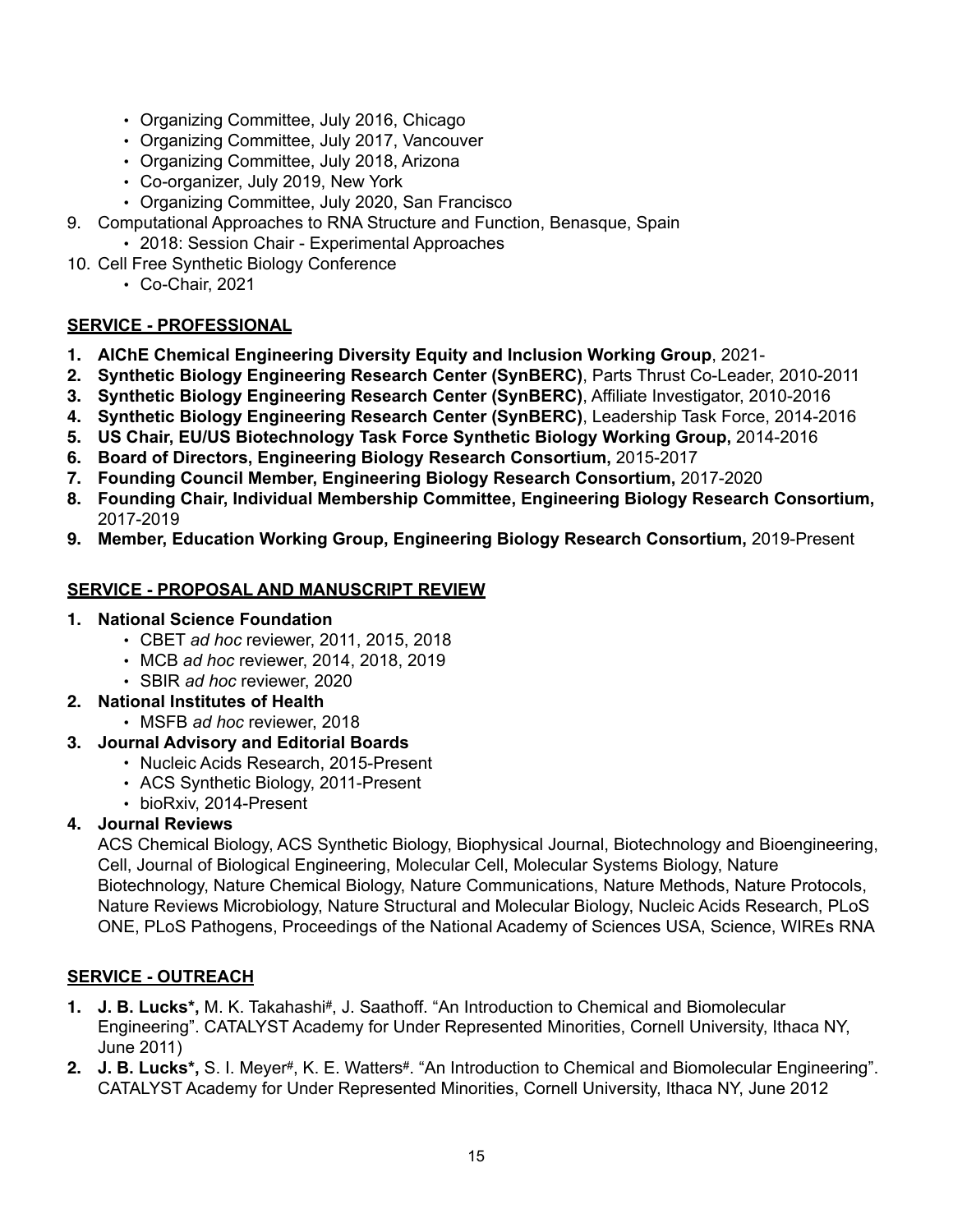- **3. J. B. Lucks\***. "Optimization of Biosynthetic Pathways". NSF GK-12 Grass Roots: Advancing Education in Renewable Energy and Cleaner Fuels through Collaborative Graduate Fellow/Teacher/Grade-School Student Interactions, Cornell University, Ithaca NY, July 2012
- **4. J. B. Lucks.** "Mastering Your Future Learning to Read (Scientific Papers)." Cornell College of Engineering. Panelist, February 2013
- **5. Cold Spring Harbor Course on Synthetic Biology**
	- Co-organizer, July-August 2013, 2014, 2015
- **6. NSF Building with Biology Project Developer/Participant**
	- Developed 'Microbe Match' card game with the Sciencenter, Ithaca NY, 2015
	- 'Showtime!' on Synthetic Biology, Sciencenter, Ithaca NY, 2015
	- Participated in 'SynBio Day' at the Sciencenter, Ithaca NY, September 2015
	- Community forum on 'Building with Biology', Ithaca Generator, Ithaca NY, September 2015.

## **7. Northwestern Center for Synthetic Biology**

- Western Springs Elementary School Synthetic Biology Demonstration, Evanston, IL 2018
- Host-Laboratory, Expanding Your Horizons Synthetic Biology Demonstration, Evanston, IL 2019

## **SERVICE - UNIVERSITY**

- 1. Northwestern University, McCormick School of Engineering Faculty Appeals Committee, 2021-Present
- 2. Northwestern University, Interdisciplinary Biological Sciences (IBiS) Advisory Committee, 2021-Present
- 3. Northwestern University, McCormick School of Engineering DEI Leaders Committee, 2020-Present
- 4. Northwestern University, Limited Submission Committee (LSC) Reviewer, 2021
- 5. Northwestern University, Chair ChBE Anti-racism, Diversity, Equity and Inclusion Committee, 2020- Present
- 6. Northwestern University, International Institute for Nanotechnology, Faculty Search Committee, 2020
- 7. Northwestern University, Interdisciplinary Biological Sciences (IBiS) Curriculum Committee, 2019-2020
- 8. Northwestern University, Exploring Ethics: Across Art, Humanities, and Science May 8 2019
- 9. Northwestern University, Internal Program Review Materials Science and Engineering, 2019
- 10. Northwestern University, Associate Chair of Chemical and Biological Engineering, 2019-Present
- 11. Northwestern University, Co-Chair, Graduate Student Experience Committee, 2019-Present
- 12. Northwestern University, Member, Alumni Relations Committee, 2019-2020
- 13. Northwestern University, Member, Biophysics Training Grant Steering Committee, 2018-Present
- 14. Northwestern ChBE Awards Committee, 2016-Present (Chair, 2017-Present)
- 15. Northwestern ChBE Faculty Search Committee, 2016, 2020
- 16. Cornell CBE Graduate Field Committee, 2011-2014, 2016
- 17. Cornell CBE Faculty Search Committee, 2012
- 18. Cornell CBE Awards Committee, 2012, 2013, 2014, 2015, 2016
- 19. Cornell CBE Policy Committee, 2012-2013
- 20. Cornell CBE Seminar Series Coordinator, 2014, 2015
- 21. Cornell CBE Director's Search Committee 2016
- 22. Cornell MBG Faculty Search Committee, 2013-2014
- 23. Cornell CBE Undergraduate Academic Advisor, 2012-2016
- 24. Cornell Churchill Scholarship Internal Selection Committee, 2013-2016

## **MEDIA COVERAGE AND RESEARCH HIGHLIGHTS**

#### **Media Coverage**

25. E. Check Hayden (2011). Life hackers seek new tools, Nature 474, 261.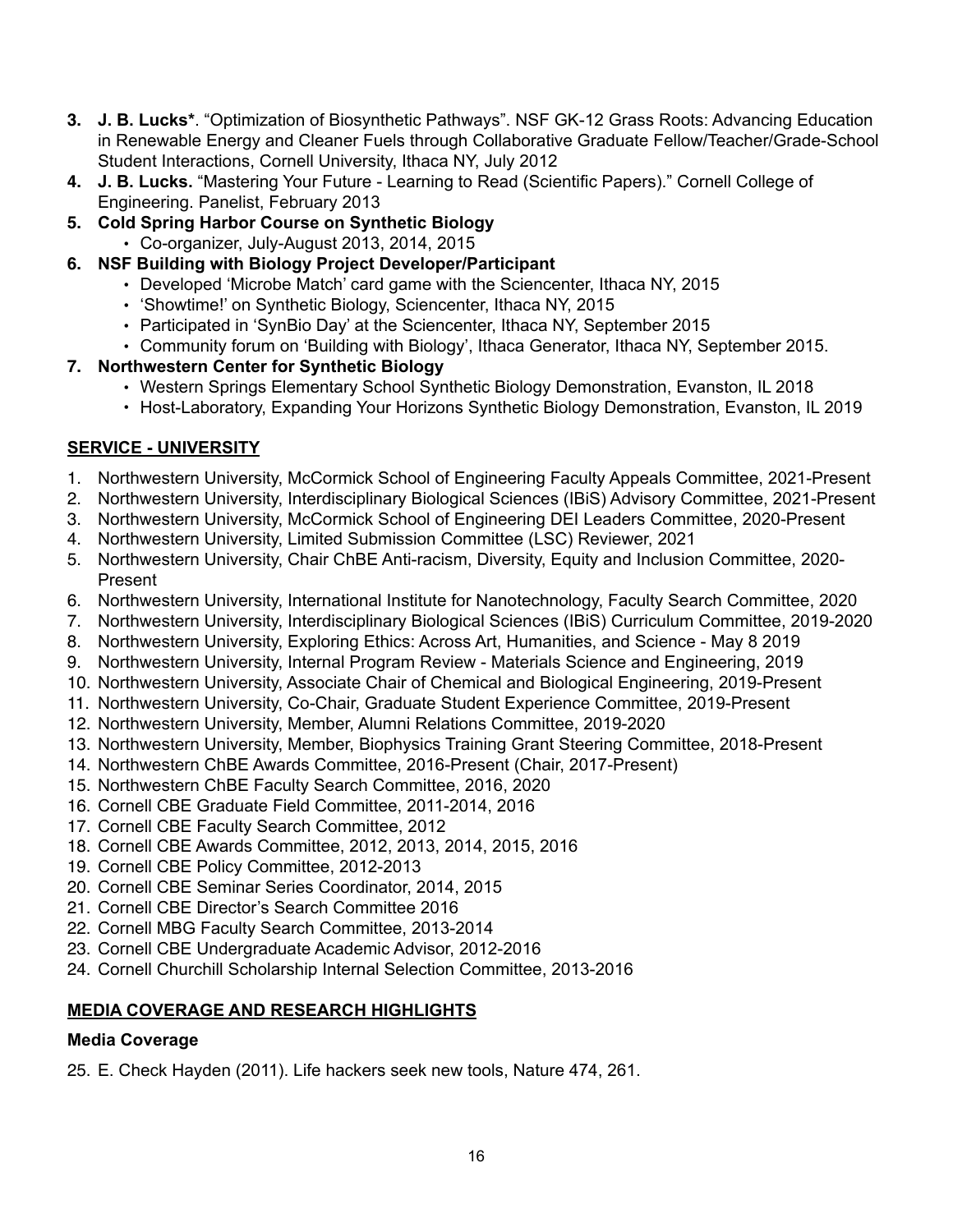- 26. S. Cohen (2012). The ScieCahoonntist: Prof. Lucks Researches RNA to Build Biological Circuitry. Cornell Daily Sun, September 12 2012.
- 27. A. Dy (2016). SEED 2016: Welcome to Chicago! PLoS Blogs, July 29, 2016.
- 28. NIH NIGMS Biomedical Beat Blog. Interview with a Scientist: Julius Lucks, Shape Seeker, July 18, 2018. https://biobeat.nigms.nih.gov/2018/07/interview-with-a-scientist-julius-lucks-shape-seeker/ , <https://www.youtube.com/watch?v=QLiCQ5KrigA&feature=youtu.be>
- 29. Planet Forward. Researchers bring biotech to farmers worldwide with Plant-Dx, February 8, 2019, <https://www.planetforward.org/idea/researchers-bring-biotech-to-farmers-worldwide-with-plant-dx>
- 30. Northwestern University Scientists Sprint to Develop New Kind of Rapid Coronavirus Test (2020). Chicago Tribune. [https://www.chicagotribune.com/coronavirus/ct-coronavirus-northwestern-university](https://www.chicagotribune.com/coronavirus/ct-coronavirus-northwestern-university-coronavirus-test-research-20200421-wzqacvbbh5fezll6lm67bk2zta-story.html)[coronavirus-test-research-20200421-wzqacvbbh5fezll6lm67bk2zta-story.html](https://www.chicagotribune.com/coronavirus/ct-coronavirus-northwestern-university-coronavirus-test-research-20200421-wzqacvbbh5fezll6lm67bk2zta-story.html)
- 31. Northwestern Engineering synthetic biologists aim to create one-step diagnostic test for COVID-19 (2020). The Daily Northwestern. [https://dailynorthwestern.com/2020/05/18/campus/northwestern-engineering](https://dailynorthwestern.com/2020/05/18/campus/northwestern-engineering-synthetic-biologists-aim-to-create-one-step-diagnostic-test-for-covid-19/#photo)[synthetic-biologists-aim-to-create-one-step-diagnostic-test-for-covid-19/#photo](https://dailynorthwestern.com/2020/05/18/campus/northwestern-engineering-synthetic-biologists-aim-to-create-one-step-diagnostic-test-for-covid-19/#photo)
- 32. Sewage may help predict future virus outbreaks. Chicago researchers aim to test hundreds or [thousands of manholes at a time \(2020\). Chicago Tribune.](https://www.chicagotribune.com/news/environment/ct-coronavirus-tracking-sewage-20200530-4zpb3hn2prb5vj4ksz7i67bnha-story.html) [https://www.chicagotribune.com/news/](https://www.chicagotribune.com/news/environment/ct-coronavirus-tracking-sewage-20200530-4zpb3hn2prb5vj4ksz7i67bnha-story.html) [environment/ct-coronavirus-tracking-sewage-20200530-4zpb3hn2prb5vj4ksz7i67bnha-story.html](https://www.chicagotribune.com/news/environment/ct-coronavirus-tracking-sewage-20200530-4zpb3hn2prb5vj4ksz7i67bnha-story.html)
- 33. Using sewage to track COVID-19 (2020). The 21st show. [https://will.illinois.edu/21stshow/story/using](https://will.illinois.edu/21stshow/story/using-sewage-to-track-covid-19)[sewage-to-track-covid-19](https://will.illinois.edu/21stshow/story/using-sewage-to-track-covid-19)
- 34. A one-drop test for water contamination (2020). Axios Future. [https://www.axios.com/newsletters/axios](https://www.axios.com/newsletters/axios-future)[future](https://www.axios.com/newsletters/axios-future)
- 35. Local researchers developing at-home kit for faster water contamination testing (2020). WGN. [https://](https://wgntv.com/news/medical-watch/local-researchers-developing-at-home-kit-for-faster-water-contamination-testing/) [wgntv.com/news/medical-watch/local-researchers-developing-at-home-kit-for-faster-water-contamination-testing/](https://wgntv.com/news/medical-watch/local-researchers-developing-at-home-kit-for-faster-water-contamination-testing/)
- 36. Toxin Tester (2020). National Science Foundation Discovery Files. [https://www.nsf.gov/news/mmg/](https://www.nsf.gov/news/mmg/mmg_disp.jsp?med_id=186632&from=) [mmg\\_disp.jsp?med\\_id=186632&from=](https://www.nsf.gov/news/mmg/mmg_disp.jsp?med_id=186632&from=)
- 37. Northwestern researchers hope to democratize drinking water tests through ROSALIND (2020). The Daily Northwestern. [https://dailynorthwestern.com/2020/07/12/campus/northwestern-researchers-hope-to](https://dailynorthwestern.com/2020/07/12/campus/northwestern-researchers-hope-to-democratize-drinking-water-tests-through-rosalind/)[democratize-drinking-water-tests-through-rosalind/](https://dailynorthwestern.com/2020/07/12/campus/northwestern-researchers-hope-to-democratize-drinking-water-tests-through-rosalind/)
- 38. Every toilet flush reveals a clue in fight to stop COVID-19 (2020). Chicago Tribune. [https://](https://www.chicagotribune.com/news/environment/ct-covid-sewage-monitoring-20201117-rgi5wgme75h5lb2qxdi6rnr6lq-story.html) [www.chicagotribune.com/news/environment/ct-covid-sewage-monitoring-20201117-rgi5wgme75h5lb2qxdi6rnr6lq](https://www.chicagotribune.com/news/environment/ct-covid-sewage-monitoring-20201117-rgi5wgme75h5lb2qxdi6rnr6lq-story.html)[story.html](https://www.chicagotribune.com/news/environment/ct-covid-sewage-monitoring-20201117-rgi5wgme75h5lb2qxdi6rnr6lq-story.html)
- 39. DNA finds pollutants in green-glowing water test (2020). Scientific American. [https://](https://www.scientificamerican.com/article/dna-finds-pollutants-in-green-glowing-water-test/) [www.scientificamerican.com/article/dna-finds-pollutants-in-green-glowing-water-test/](https://www.scientificamerican.com/article/dna-finds-pollutants-in-green-glowing-water-test/)
- 40. RNA ties itself into knots, then unties itself in mesmerizing video (2021). Live Science. [https://](https://www.livescience.com/new-high-resolution-rna-videos.html) [www.livescience.com/new-high-resolution-rna-videos.html](https://www.livescience.com/new-high-resolution-rna-videos.html) . Picked up by MSN ([https://www.msn.com/en-au/](https://www.msn.com/en-au/news/techandscience/rna-ties-itself-in-knots-then-unties-itself-in-mesmerizing-video/ar-BB1cRdZh) [news/techandscience/rna-ties-itself-in-knots-then-unties-itself-in-mesmerizing-video/ar-BB1cRdZh](https://www.msn.com/en-au/news/techandscience/rna-ties-itself-in-knots-then-unties-itself-in-mesmerizing-video/ar-BB1cRdZh)) and Yahoo (<https://uk.news.yahoo.com/rna-ties-itself-knots-then-120050426.html>)
- 41. Ground-breaking films show RNA's complex curves take shape (2021). Nature. [https://www.nature.com/](https://www.nature.com/articles/d41586-021-00126-8) [articles/d41586-021-00126-8](https://www.nature.com/articles/d41586-021-00126-8)
- 42. Using R2D2 to understand RNA folding (2021). NIH Director's Blog. [https://directorsblog.nih.gov/](https://directorsblog.nih.gov/2021/02/25/using-r2d2-to-understand-rna-folding/) [2021/02/25/using-r2d2-to-understand-rna-folding/](https://directorsblog.nih.gov/2021/02/25/using-r2d2-to-understand-rna-folding/)
- 43. [This cheap 'DNA computer' finds water toxins within minutes \(2022\). The Daily Beast.](https://www.thedailybeast.com/new-dna-computer-is-fast-cheap-way-to-measure-water-quality?ref=wrap) [https://](https://www.thedailybeast.com/new-dna-computer-is-fast-cheap-way-to-measure-water-quality?ref=wrap) [www.thedailybeast.com/new-dna-computer-is-fast-cheap-way-to-measure-water-quality?ref=wrap](https://www.thedailybeast.com/new-dna-computer-is-fast-cheap-way-to-measure-water-quality?ref=wrap)
- 44. Scientists develop device to test if water is safe to drink it shows results in minutes (2022). The Independent. [https://www.independent.co.uk/news/world/americas/water-drink-safety-device-test-dna](https://www.independent.co.uk/news/world/americas/water-drink-safety-device-test-dna-b2018898.html?amp)[b2018898.html?amp](https://www.independent.co.uk/news/world/americas/water-drink-safety-device-test-dna-b2018898.html?amp)